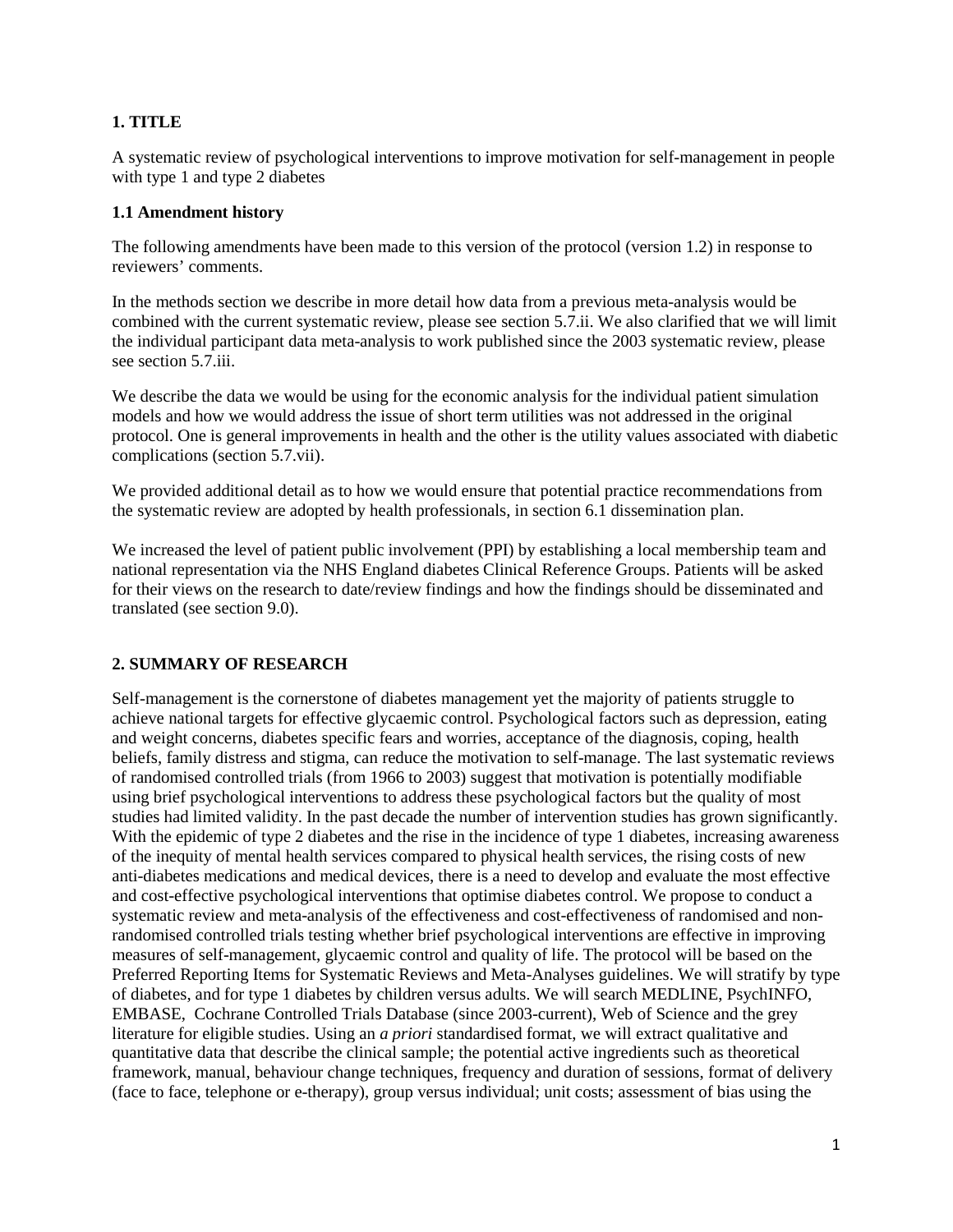Cochrane Handbook checklist; and measures of self-management or behaviour change, glycaemic control and quality of life. We will conduct meta-analyses, individual participant and network metaanalyses, sensitivity and subgroup analyses and statistical assessment of bias. We propose to undertake a cost-effectiveness analysis of the psychological interventions via four components of health economic evaluation related work, namely review of the cost effectiveness literature, costing of the interventions, modelling of cost effectiveness and Health Economic Decision Modelling Analysis. We will compare our findings with previous reviews to identify any cohort effects or new developments in theory, policy and methodologies. Our findings will inform commissioners developing diabetes pathways and recommendations for primary research.

### **3. BACKGROUND AND RATIONALE**

#### **3.1 Natural history of diabetes mellitus**

Diabetes mellitus is characterised by chronic hyperglycaemia which leads to microvascular and microvascular complications. The epidemiology and natural history of the two most common types, type 1 diabetes (T1DM) and type 2 diabetes (T2DM) are different and this is relevant because they have different profiles (but not mutually exclusive) of psychological factors that might interfere with selfmanagement. T1DM represents 10% of diabetes cases, there is (near) absolute deficiency of insulin secondary to autoimmune destruction of β islet cells. Over 50% of T1DM presents in childhood or early adult life and patients must inject insulin to survive. T2DM represents 90% of all cases, there is progressive peripheral insulin resistance and relative insulin deficiency related to obesity, physical inactivity and increasing age, with the majority of cases presenting in mid-life (mid-50s for people of African-Caribbean, Asian or Latino ethnicity and mid-60s for people of white ethnicity). Treatment is initially with intensive lifestyle modification, followed by adding oral antidiabetes medication and with many people becoming insulin requiring after 10 years post diabetes [\(1\)](#page-20-0). While glycaemic control is important, control of other cardiovascular risk factors such as lipids and blood pressure is critically important in reducing the high risk of macrovascular disease [\(2,](#page-20-1) [3\)](#page-20-2).

#### **3.2 The construct of self-management**

The management of diabetes requires patients to make changes to their lifestyles and take on new roles, more so than almost any other condition. For optimal diabetes control, people with diabetes need to selfmanage their weight and diet, physical activity, oral medication, self-monitor their blood glucose (SMBG), titrate and inject insulin doses (either as multiple daily doses or via continuous subcutaneous insulin infusions) and increasingly incretin-based therapies. The ability to effectively self-manage is considered a fundamental skill for optimising glycaemic control and is enshrined in national guidance [\(2,](#page-20-1) [3\)](#page-20-2). Diabetes pathways now include delivery of the necessary knowledge and practical skills to selfmanage via structured education programmes. These include Dose Adjusted for Normal Eating (DAFNE)[\(4\)](#page-20-3) and Bournemouth Type 1 Intensive Education (BERTIE) for T1DM [\(5\)](#page-20-4) and Diabetes Education and Self Management for Ongoing and Diagnosed Diabetes (DESMOND) [\(6\)](#page-20-5) and XPERT for T2DM [\(7\)](#page-20-6) which have been variously evaluated, with level 1 evidence that they are associated with shortterm improvement in glycaemic control for T1DM [\(4,](#page-20-3) [5,](#page-20-4) [8\)](#page-20-7) but less for T2DM [\(7,](#page-20-6) [9\)](#page-20-8). There is wide variation in the availability of structured education programmes for diabetes and when available only a minority attend [\(10\)](#page-20-9). National audits report that only around 27% of T1DM and 65% of T2DM achieve national quality targets for optimal glycaemic control (HbA1c 48 mmol/mol to 58 mmol/mol [\(2,](#page-20-1) [3,](#page-20-2) [11\)](#page-20-10). Putting into practice skills gained from structured education programmes requires high levels of motivation and self-efficacy which are dependent on psychological factors. Some people benefit from structured education whereas others do not because they are not motivated or ready to make the changes, and patients often struggle to maintain effective self-management without ongoing professional support.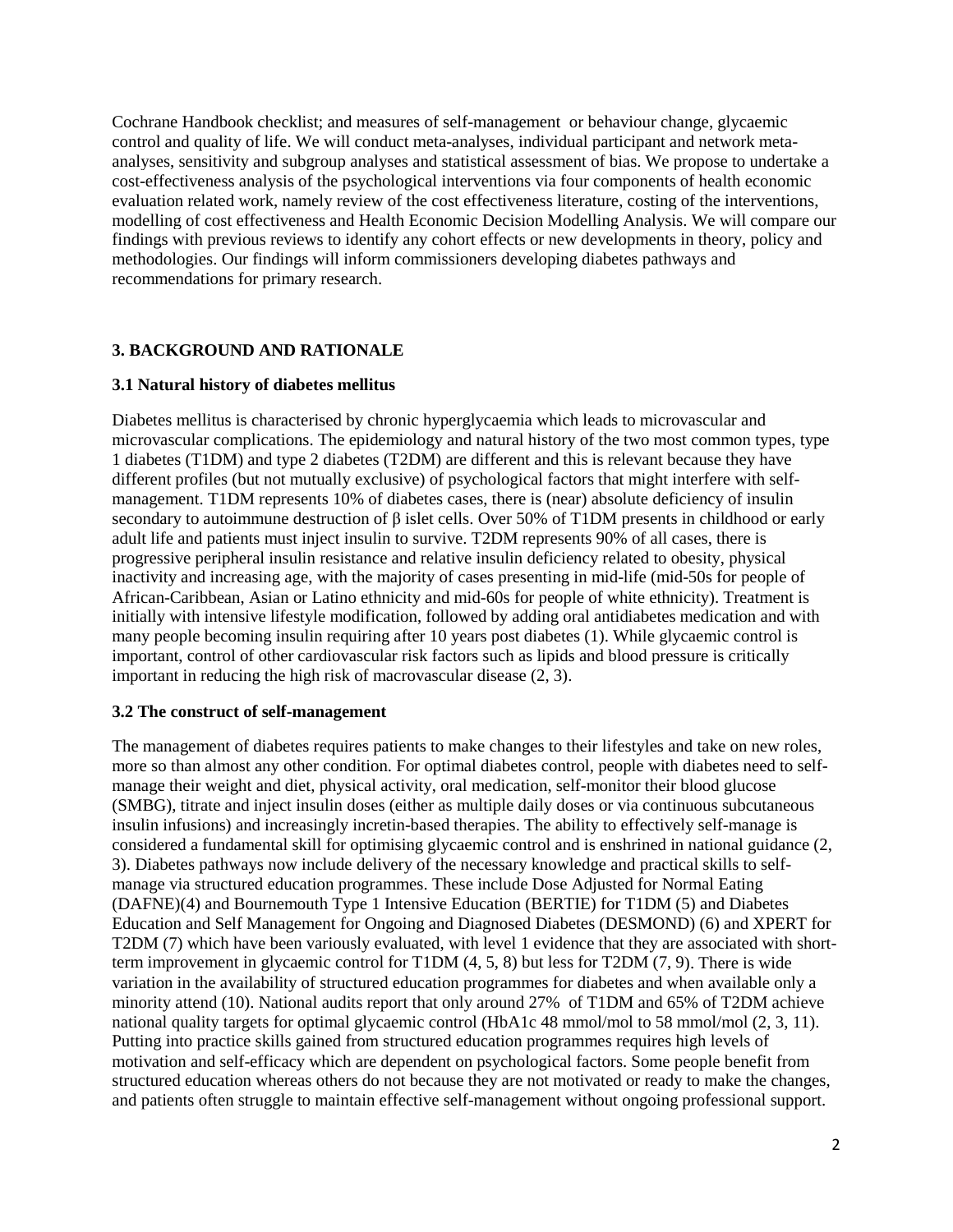This suggests that the effectiveness of delivering structured education programmes could be improved by addressing patient barriers to self-management.

### **3.3 Psychological barriers to self-management**

Motivation is a psychological process that drives our reasons for our behaviours and in the context of diabetes, effective self-management. Motivation represents a person's willingness and belief (selfefficacy or confidence) to self-manage. Motivation can be affected by many factors. It is now universally recognised that people with diabetes also have high levels of psychological distress which can affect motivation and interfere with self-management.

While there is some debate as to how to classify the wide range of psychological problems that are common in diabetes, such as psychiatric disorders, lack of confidence, coping skills and health beliefs, the literature clearly describes several psychological constructs, namely depression, disordered eating and weight concerns, expressed emotions in families, diabetes-specific anxiety (such as fear of hypoglycaemia, of hyperglycaemia and of complications, adjustment and denial of diagnosis, shame and stigma and diabetes distress) which reduce motivation to adhere to diabetes self-care. Syntheses of epidemiological studies have reported pooled prevalence of depressive disorders using diagnostic interviews of around 10%, and of depressive symptoms is around 30%, both twice as common as in the general population [\(12-14\)](#page-20-11). Depression is associated with reduced diabetes self-care [\(15\)](#page-20-12), diabetes distress [\(16\)](#page-20-13), suboptimal glycaemic control [\(17\)](#page-20-14), diabetes complications [\(18\)](#page-21-0) and premature mortality [\(19,](#page-21-1) [20\)](#page-21-2). The prevalence of eating disorders is increased 2 fold, with nearly half of young women with T1DM reporting omitting insulin doses for fear of weight gain. Eating disorders are associated with up to 6-fold increased mortality in T1DM [\(21,](#page-21-3) [22\)](#page-21-4). Diabetes distress, which has been defined as concerns relating to diabetes self-management, support, access to diabetes care and emotional burden of diabetes [\(23\)](#page-21-5), has been proposed by some researchers to have a greater proximal effect on self-management than depression [\(16\)](#page-20-13). It is thought that depression measures capture the negative emotional aspects of diabetesspecific distress although there is a strong correlation between the two. Cultural beliefs and values contributing to the development of unhelpful health beliefs has been repeatedly recognised [\(24,](#page-21-6) [25\)](#page-21-7) and are potentially modifiable targets in self-management.

# **3.4 Definition and classification of psychological treatments**

Investigators have increasingly been examining whether, and which, psychological (sometimes also termed psychotherapeutic) treatments are most effective in improving motivation to self-management which mediates glycaemic control. Motivational or psychological interventions are distinct from other types of health technology such as education, medical devices, pharmacological agents and surgery. The fundamental principle underlying psychological treatments are that they utilise the psychotherapeutic (talking or communicating) relationship between the therapist and the patient to bring about change in emotional, cognitive and/or behavioural functioning. There is no consensus classification for the wide range of psychological treatments that may be applicable to increasing motivation in diabetes self management but broadly they can be categorised according to their theoretical framework as used by NHS choices [\(www.nhs.uk\)](http://www.nhs.uk/), current behaviour change taxonomies and other health agencies [\(26-28\)](#page-21-8).

1. Psychoanalytical therapies: this utilises the therapeutic relationship to explore and resolve unconscious conflicts often arising from experiences and modelling in childhood that affect personality and interpersonal functioning into adult life. This tends to be an intensive and long-term therapy but brief psychodynamic models have been developed [\(29-31\)](#page-21-9).

2. Cognitive behaviour therapy (CBT): this is a brief therapy (usually 6-20 sessions) that focuses on the here and now by identifying unhelpful thoughts and feelings linked to our actions (see figure 1 for a CBT formulation for diabetes). It aims to identify and challenge the underlying dysfunctional beliefs that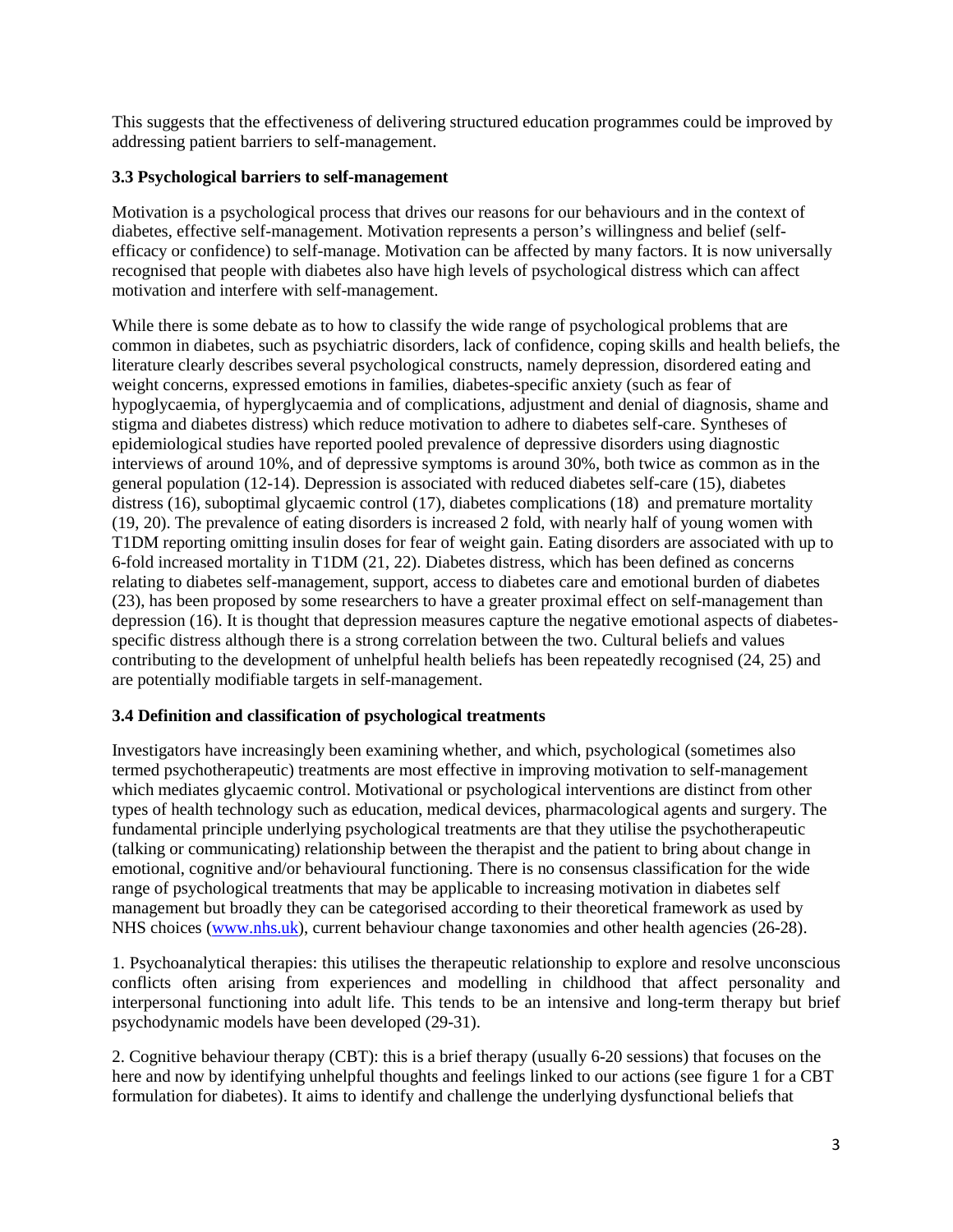maintain negative automatic thinking that occurs in certain situations, such as having to check one's blood glucose in public, using a broad range of techniques such as hypothesis testing, thought records, cognitive restructuring, Socratic questioning, behavioural tasks and skills training, problem solving, relaxation techniques, dialectical behaviour therapy. The evidence base for CBT in treating depression is extensive [\(32\)](#page-21-10). There have been a growing number of intervention studies testing CBT or psychological techniques within the umbrella of CBT to improve self-management. In recent years, there has been an emergence of mindfulness or acceptance-commitment CBT which uses techniques derived from eastern philosophies and have been tested in diabetes[\(33\)](#page-21-11).

3. Counselling is sometimes described as person-centred therapy and there are two main variations. Rogerian or humanistic therapy is an experiential non manualised and usually non focused therapy where ventilation of emotions is expected to lead to self-awareness and self-determination [\(34\)](#page-21-12). Motivational interviewing is a counselling approach which focuses on behavior change. It is defined as a collaborative, goal-oriented style of communication with particular emphasis on the language of change [\(35\)](#page-21-13). It is designed to strengthen personal motivation for, and commitment, to a specific goal by eliciting and exploring the person's own reasons for change using a non-judgmental, accepting and compassionate approach [\(36,](#page-21-14) [37\)](#page-21-15). A motivational interviewing intervention moves through the following processes: engaging, focusing, evoking and planning. The core skills of motivational interviewing can by summarised by the acronym OARS: Open question; Affirmations; Reflections and Summaries. The appeal of MI is that it is very brief (1-4 sessions), and is effective for a range of lifestyle related behaviours and conditions including diabetes [\(38\)](#page-21-16) by a range of health providers with a quality assurance competency framework.

4. Other psychotherapies and variations: interpersonal psychotherapy which was developed originally as a time limited (16 sessions) therapy for depression, it uses the connection between mood and interpersonal experiences to focus on grief, role dispute, role transition and interpersonal deficits [\(39\)](#page-21-17). Cognitive analytical therapy combines psychoanalytical theory with CBT theory and has been tested in diabetes and is used in NHS diabetes clinics [\(40\)](#page-22-0). Family or systemic therapies focuses on the principle that family relationships operate as systems. For instance, sometimes the family member with diabetes may be singled out as the index problem, systemic therapy encourages everyone within the family to work together to fix problem rather than blaming each other [\(41\)](#page-22-1).

There are other psychotherapies that use the creative process as the form of communication between the patient and the therapist, such as narrative writing [\(42\)](#page-22-2), psychodrama [\(43\)](#page-22-3) and art therapy [\(44\)](#page-22-4). Increasingly the use of e-techniques to deliver psychological or motivational communications to support self-management such as text messaging and online programmes are being developed and evaluated [\(45,](#page-22-5) [46\)](#page-22-6).

#### **3.5 Current evidence for effectiveness of psychological treatments to improve glycaemic control**

In the 1990s, there was a slow growth of intervention studies examining the effectiveness of psychological treatments to support self-management which led to a number of reviews some of which were not guided by standard systematic review methodologies [\(47-49\)](#page-22-7) and the key findings were that many studies combined T1DM and T2DM; often the psychological active ingredients could not be distinguished from educational active ingredients; and they did not report standardised outcomes that could be pooled.

In a Cochrane Collaboration approved protocol, we conducted the first systematic review and metaanalysis of randomised controlled trials (RCT) of psychological treatments to improve glycaemic control separating T1DM and T2DM [\(50,](#page-22-8) [51\)](#page-22-9). We found that there were significantly reduced quality for most RCTs such as lack of statistical power, selection bias, glycaemic control as a secondary outcome therefore prone to missing data, poorly described theoretical models underpinning the psychological treatment,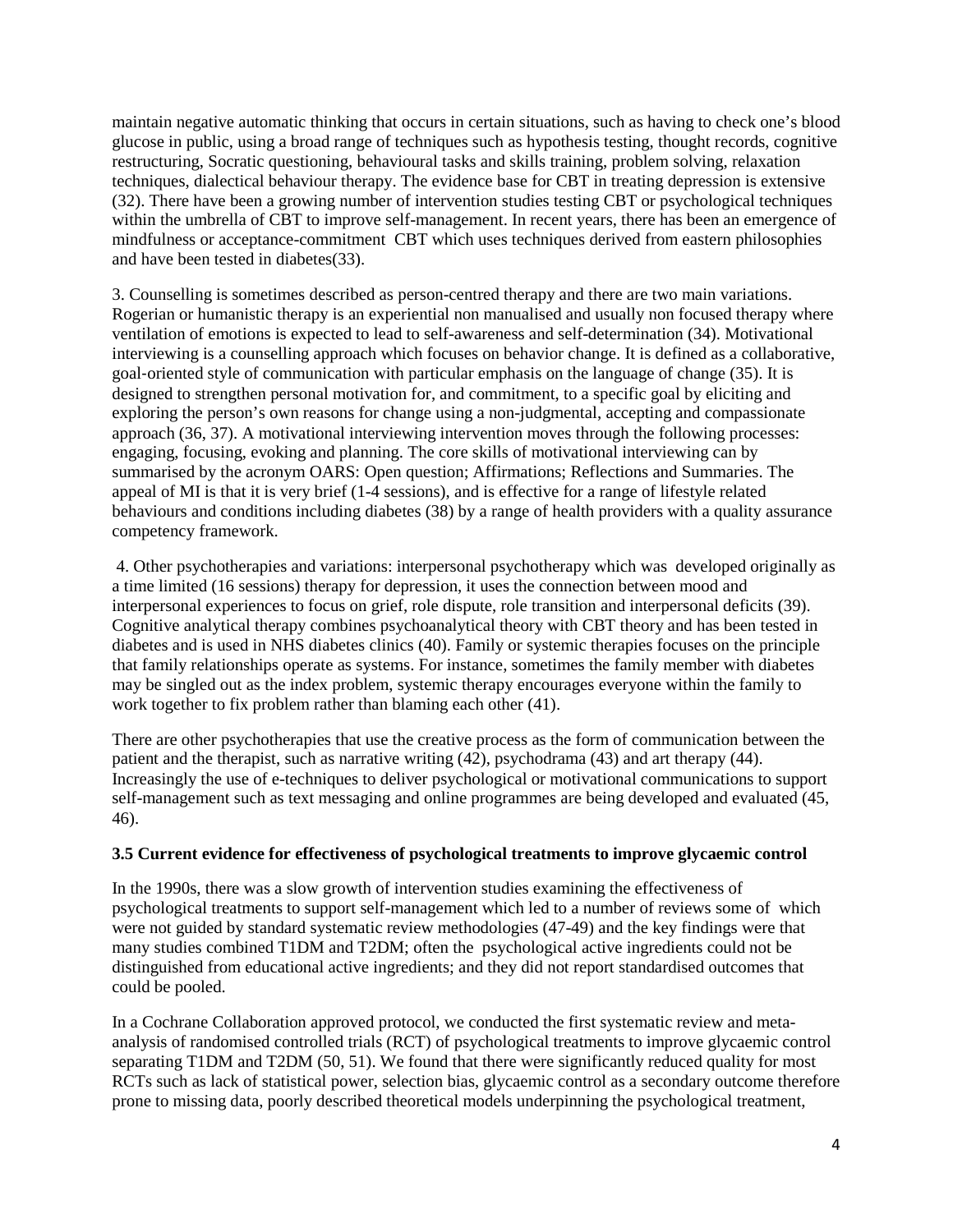limited information on the skills of the therapist and description of the intervention so that it was difficult to replicate the treatment. Overall there was some evidence that interventions using CBT-like techniques were more effective in improving glycaemic control. There were 29 studies eligible for the T1DM systematic review. In the 10 studies in children and adolescents with T1DM and with data for the metaanalysis, there was weak evidence that psychological treatments were effective (standardised pooled mean difference -0.35 (95% confidence interval -0.66 to -0.04)) equivalent to IFCC 6 mmol/mol absolute reduction in glycated haemoglobin. There was no evidence that psychological treatments were effective in 11 studies of adults with T1DM (pooled standardised mean difference was -0.17 (-0.45 to 0.10), equivalent to 3 mmol/mol absolute reduction in glycated haemoglobin). There were 25 T2DM studies eligible for inclusion but only 12 studies  $(n=522)$  had patients whose data could be pooled (pooled mean difference -0·32 (95% CI -0·57 to -0·07) equivalent to an absolute difference of in HbA1c of IFCC 8mmol/mol). These reviews met the Centre for Reviews and Dissemination (CRD) Database of Abstracts of Reviews of Effects (DARE) scientific quality criteria for a systematic review [\(52\)](#page-22-10).

A later review in T2DM that synthesized the same studies found that general medical professionals were as effective in supporting self-care using psychological techniques [\(53\)](#page-22-11). Since then the focus of systematic reviews in adults with T2DM has shifted to examine different modes of delivery such as computer-based/e-health interventions [\(54,](#page-22-12) [55\)](#page-22-13), or techniques to support isolated self-management activities such as change in physical activity [\(56\)](#page-22-14) or longer-term clinical outcomes, morbidity and mortality [\(57\)](#page-22-15).

For children and adolescents with T1DM a similar picture has emerged with systematic reviews on family interventions [\(58\)](#page-22-16), psycho-educational interventions [\(59,](#page-23-0) [60\)](#page-23-1) and interventions incorporating physical activity [\(61\)](#page-23-2). For adults with T1DM there have been no further systematic reviews of psychological treatments to support self-management, especially following structured education programmes.

In parallel but not mutually exclusive, as depression is so common, relatively easy to measure and is treatable, some researchers have focused solely on the treatment of depression in diabetes with the primary aim of improving depression outcomes with the secondary aim that any improvement in glycaemic control would be mediated by improved self-management. There have now been several systematic reviews synthesizing this literature. They have consistently found that the depression in diabetes can be treated effectively with psychological, pharmacological interventions or as combined treatments, and increasingly as collaborative care (or stepped care or algorithm based) interventions but the pooled evidence shows that improvement in depression is not always associated with an improvement in glycaemic control [\(19,](#page-21-1) [62,](#page-23-3) [63\)](#page-23-4).

# **3.6 Recent individual studies**

Although there have been no updated systematic reviews of psychological interventions to support selfmanagement and improve glycaemic control inT1DM since 2003 there has been a steady and promising growth in the publication of individual controlled studies. In a HTA funded multi-centre RCT (A Diabetes and Psychological Therapy (ADaPT) study), we found that nurse-led psychological treatments combining motivational interviewing and CBT was more effective (but not more cost-effective) than usual care in improving glycaemic control (reduction in HbA1c -5.5mmol/mol) in 340 people with T1DM and persistent suboptimal glycaemic control [\(64-66\)](#page-23-5). Since then there have been numerous further RCTs of psychological interventions for adults with T1DM with sub-optimal diabetes control using group CBT demonstrating improvements in psychological and clinical outcomes [\(67-70\)](#page-23-6). For instance, one of the most effective used 8 weekly sessions of guided self-determination group counselling delivered by nurses and demonstrated improvements in perceptions of self-efficacy, SMBG and HbA1c (mean difference 5 mmol/mol,  $p<0.001$ ) compared with the usual care group [\(67\)](#page-23-6).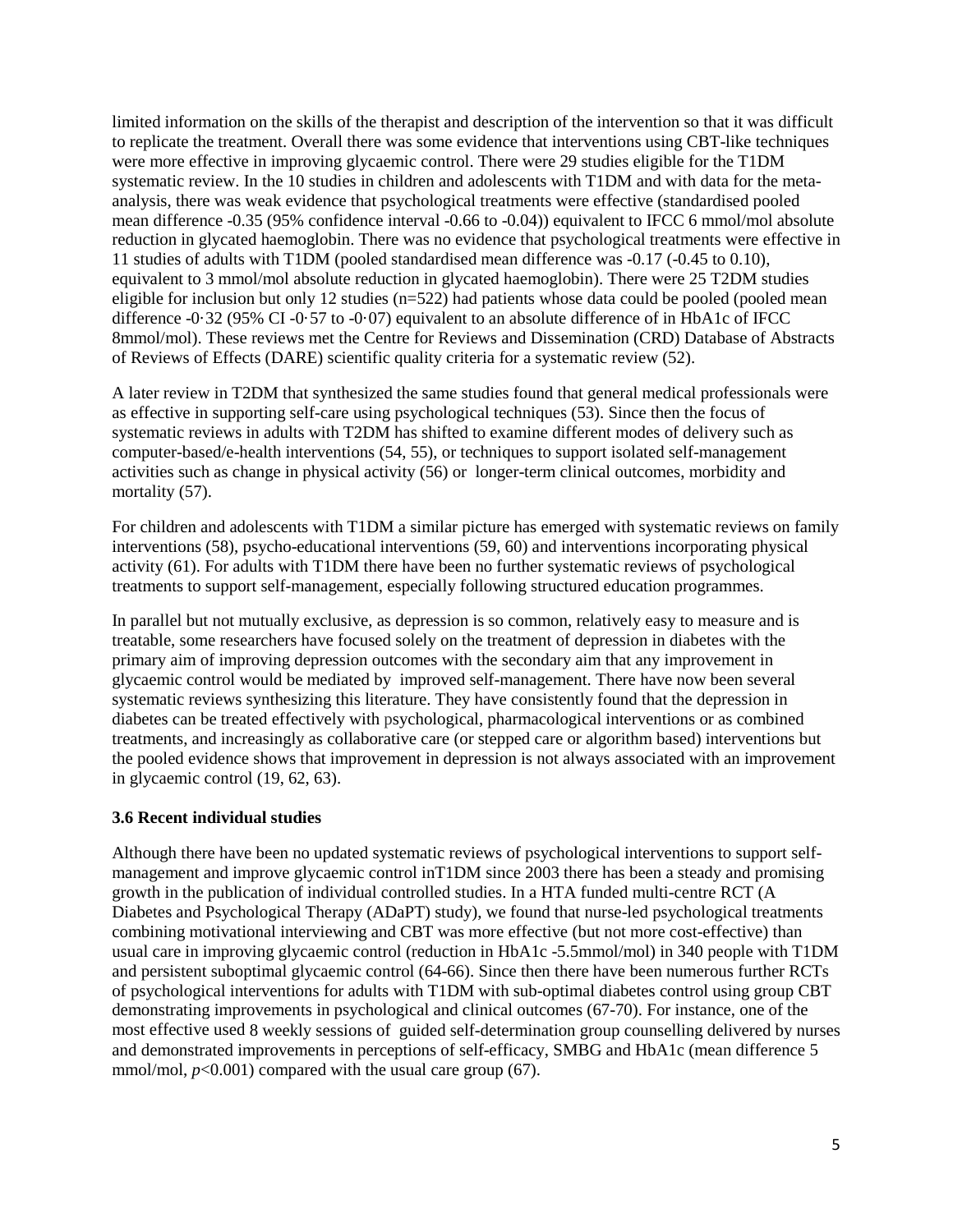In a scoping review we found more than 20 studies of psychological strategies to support motivation for self-management in children and adolescents with T1DM since the last review which ended in 2003 [\(51\)](#page-22-9). Some of the most successful targeted the family and parents. An individual counselling 'personal trainer' programme (n=179) aimed to support young people to improve self-management by helping them with communicating their needs for support from family members [\(71\)](#page-23-7) and the other behavioural family systems therapy specific to diabetes (n=189) concentrated on adherence to diabetes treatment and reducing family conflict to aid communication [\(72\)](#page-23-8). The recent landmark UK multi-centre intervention (n=362), Child and Adolescent Structured Competencies Approach to Diabetes Education (CASCADE), which delivered motivational interviewing to support young people and their families with diabetes selfmanagement led to improvements in family relationships and diabetes self-efficacy at 12 months of which the latter was sustained at 24 months but no improvement in glycaemic control [\(73\)](#page-23-9).

In T2DM recent studies incorporating psychological therapy for motivation have focused on isolated selfmanagement activities such as diet [\(74\)](#page-23-10), exercise [\(75\)](#page-23-11), weight management [\(76\)](#page-24-0) and medication adherence [\(77,](#page-24-1) [78\)](#page-24-2). These have typically employed counselling strategies, such as motivational interviewing therapy, to facilitate lifestyle change [\(76\)](#page-24-0). The Look AHEAD (Action for Health in Diabetes) clinical trial investigated the long-term impact of a multi-factorial intensive lifestyle intervention incorporating motivational techniques for over 5,000 people with T2DM who were overweight. At 12 months follow-up there were significant improvements in weight, HbA1c and cardiovascular risk factors [\(74\)](#page-23-10). Recently, novel approaches have been developed to improve motivation with self-management with regard to starting insulin treatment in T2DM. For example, an RCT of structured glucose self-monitoring training patients to use blood glucose meters compared with a monitoring group, led to earlier initiation of insulin in the glucose monitoring arm [\(78\)](#page-24-2).

# **3.7 Economic evaluation**

There have been only a handful of intervention studies that have included a cost effectiveness analysis and these suggest that psychological treatments as adjuncts to diabetes care may be either cost neutral or more expensive  $(66, 73)$  $(66, 73)$ .

# **3.8 Summary**

Psychological factors that interfere with self-management are potentially modifiable using psychological treatments. There has been insufficient economic analysis of the benefits of psychological treatments. In the past decade, there have also been advancements in the methodology of behaviour change such as NICE guidance on behaviour change [\(79\)](#page-24-3) and an MRC framework for classifying behaviour change techniques for identifying and describing specific psychological techniques highly valuable for translation into clinical practice [\(80\)](#page-24-4). There is also more awareness that brief psychological treatments are often effective in the short term but is also becoming recognised that some people with diabetes need long term support or repeated courses of psychological support. In the follow up of the ADaPT study, we found that after 2 years the effects of CBT and MI had disappeared [\(81\)](#page-24-5). We propose to conduct a systematic review of updated of intervention studies.

# **4. AIMS AND OBJECTIVES**

The overall aim is to conduct a systematic review and meta-analysis of controlled trials of brief psychological treatments to:

1. assess the effectiveness of psychological interventions which aim to improve motivation for patients with T1DM and T2DM so that they have improved i) diabetes self-management ii) glycaemic control, iii) other behaviour change and iv) health related quality of life.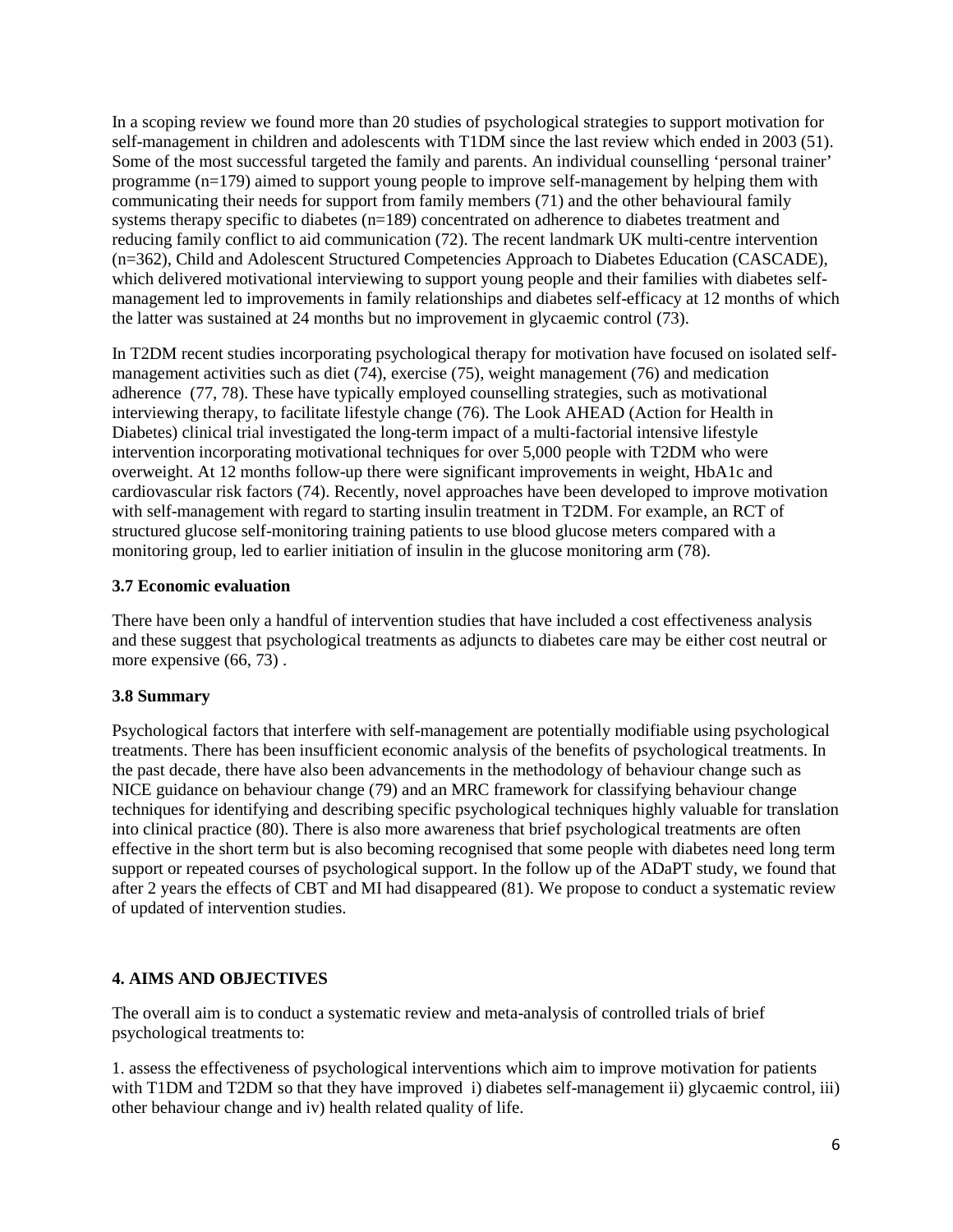2. examine the overall cost-effectiveness analysis of psychological treatments in diabetes and to model the potential predicted savings in reducing risk of diabetes complications long term.

3. assess the effectiveness of different types or techniques of psychological treatments for i) better selfmanagement, ii) glycaemic control.

4. examine whether psychological treatments are effective in addressing in populations who experience health inequalities such as different ethnic groups, severe mental illness and social deprivation

5. to conduct subgroup analyses to identify clinical characteristics of patients who have better or worse diabetes self-management or glycaemic control eg by age, gender, complication status.

6. to describe the development of new psychological theories and techniques, and of any advancements in research methodologies such as quality assurance of fidelity of intervention delivery or characteristics of control groups.

7. to identify gaps in the literature in order to make recommendations for primary research

8. to summarise the data for translation into the NHS via Health Improvement Networks, Diabetes Strategic Networks, Diabetes UK and Clinical Commissioning Groups.

# **5. RESEARCH PLANS**

We will use the Preferred Reporting Items for Systematic reviews and Meta-Analyses (PRISMA) guidelines [\(82\)](#page-24-6) and register the systematic review on the PROSPERO database (International Prospective Register of Systematic Reviews)[\(83\)](#page-24-7). Where possible we aim to match with the methods for the systematic reviews we conducted from inception of electronic databases to 2003, for the potential to pool data from an older cohort of studies with those from the last 10 years [\(50,](#page-22-8) [51\)](#page-22-9). The advantage of this approach is that intervention methodologies and psychological technologies have improved as have the number of studies in the preceding decade and therefore we will not be contaminating the modern review with methodological biases and limitations of under reporting of older studies, and yet still have the data of pre -2003 to compare to the reviews. We will make a list of the changes or differences between our previously completed protocol and this one. The study flow chart will be presented according to PRISMA guidance[\(82\)](#page-24-6).

# **5.1 Eligibility for review**

# **5.1.i Types of studies**

Eligible studies will be stratified by randomisation status into a) those that are randomised controlled trials, published and unpublished and b) non-randomised controlled trials. N-of-1 trials and pre-post observational studies will be excluded as there is no control group. We will only use the first arm of crossover trials to minimise the biases of a carryover effect. Where there are multiple publications of the same study, we will include the publication that reports the main hypotheses but if necessary extract data from other publications, such as intervention protocols. This will be important when searching for economic analyses.

# **5.1.ii Types of participant**

We will separate the review by T1DM and T2DM as they are distinct clinical groups. As there are different historical and international cut offs for suboptimal glycaemic control and as change in glycaemic control is sometimes a secondary outcome, we will not have a pre-defined minimum HbA1c for inclusion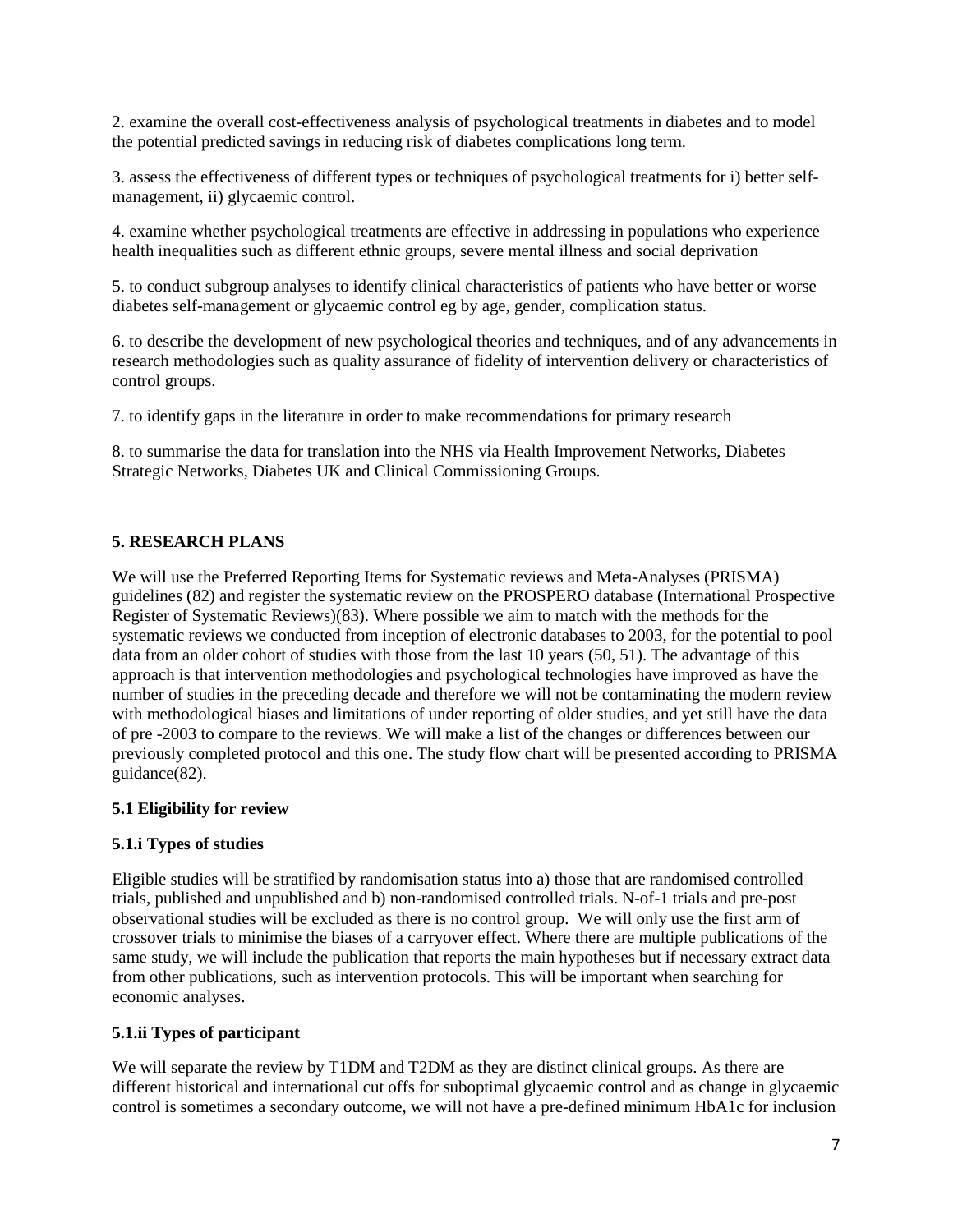into the review. We will include all ages along the lifespan but for T1DM we will stratify by children and adolescents (as defined by the study authors) versus adult studies (from age 18 years unless otherwise stated in the study). The diagnosis of diabetes should be based on standard consensus criteria valid at the beginning of the trial. Patients that have other medical conditions will be excluded unless the data on patients with diabetes have been summarised and extractable as a subgroup. Patients with pre-diabetes states or other types of diabetes such as impaired glucose tolerance or gestational diabetes will be excluded. We will not exclude studies which have not described whether patients have received structured education because many studies do not always report this information.

# **5.1.iii Types of interventions (health technologies being assessed)**

We will include brief psychological interventions that are described by the study's authors as psychological and if they are based on established psychotherapeutic principles and techniques as described by NHS Choices (www.nhs.uk), Royal College of Psychiatrists [\(27\)](#page-21-18) and National Institute for Clinical Excellence and Health (Guidance PH6) [\(79\)](#page-24-3). The minimum and maximum number of sessions of a psychological treatment will be one and 50 respectively. There is huge variation of therapies we will classify them broadly under the following categories: psychoanalytical/psychodynamic, cognitive behaviour techniques; counselling (including motivational interviewing); family therapies; creative therapies (including narrative, art therapy and psychodrama). Typically brief interventions are estimated at around 20 sessions but we want to identify studies that have also addressed maintenance of selfmanagement as diabetes is a chronic condition and there is a risk of relapse. Studies that used self-help (unless guided by a therapist) will be excluded.

# **5.1.iv Types of comparator**

We will consider a control group defined as:

i) usual diabetes care: this will depend on the local pathways for diabetes care and whether they have been standardised for the study.

ii) usual care while on a waiting list: in some settings, eg depression, it may be unethical to deny effective treatments.

iii) attention control: a controversial criticism of psychological intervention studies is that the active ingredient is the extra time that a therapist spends with the patient rather than any specific techniques that brings about behaviour change.

iii) a less intense psychological treatment.

The contents of the control intervention will be extracted in the same standardised protocol as for the intervention.

# **5.1.iv Type of outcomes**

The main outcome will be any change in glycaemic control. If it is possible to measure the duration during which the change was maintained, then we will use this data in the economic modelling. The secondary outcomes will be i) changes in self-management activities as the main behaviour changes, such as SMBG, self-examination, diet, physical activity, oral anti-diabetes mediation, uptake of insulin therapy, increased clinic attendance ii) change in psychological functioning such as depressive symptoms, diabetes distress iii) economic outcomes using unit costs iv) adverse effects such as incidence of severe hypoglycaemia, diabetic ketoacidosis, diabetes complications.

# **5.2 Information sources**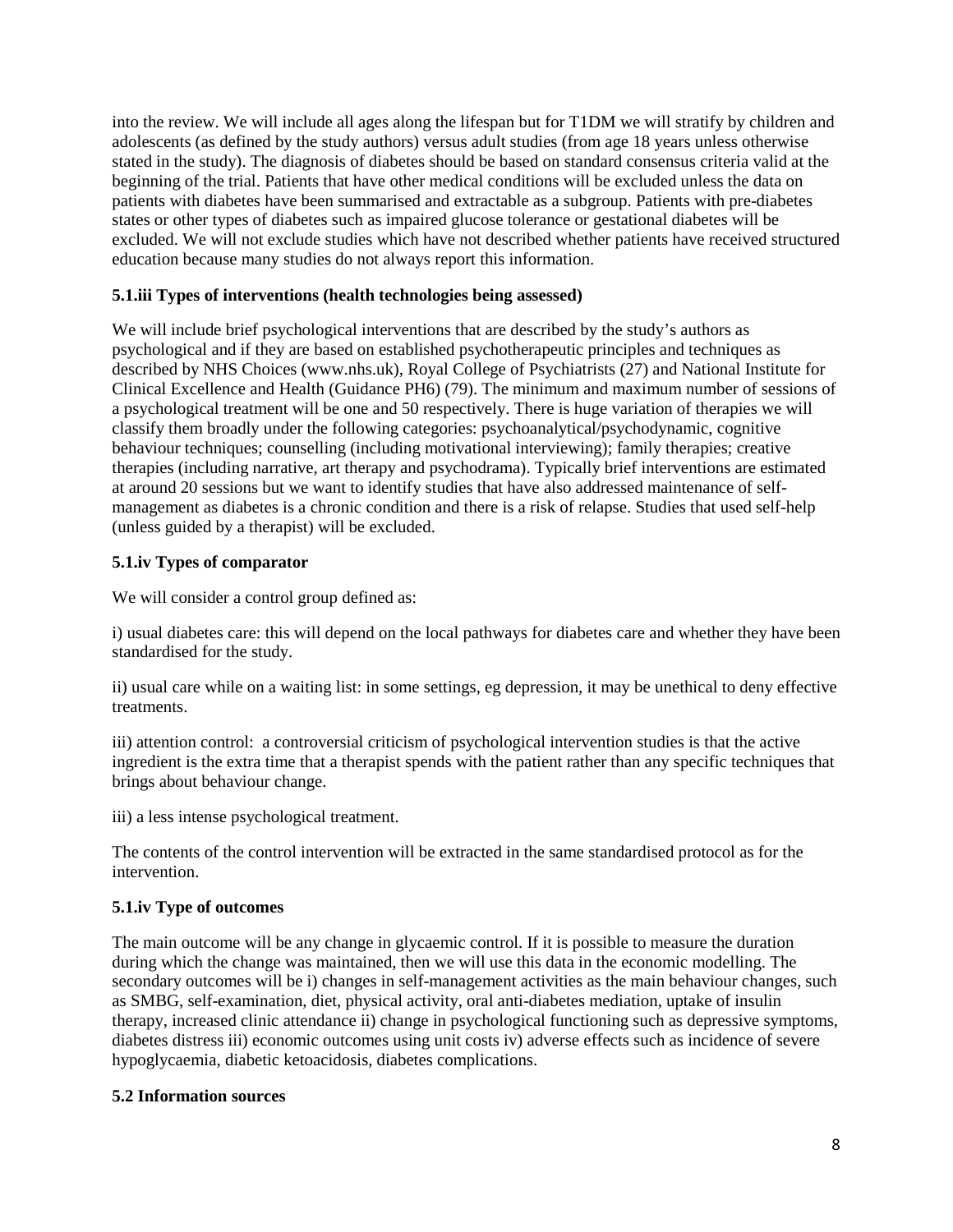We will conduct an all language search from the following databases from February 2003 to current: identified trials in MEDLINE (since 2003 to current), CINAHL (since 2003 to current), *The Cochrane Library*, (current issue), PsycINFO (since 2003 to current), and EMBASE (since 2003 to current), Cochrane Controlled Trials Database (since 2003-current), Web of Science (since 2003-current) and Dissertation Abstracts International (since 2003 to current). Searches will be combined with the Cochrane Collaboration optimal search strategy for the identification of RCTs for each database adapting and updating the search strategy we used previously [\(50,](#page-22-8) [51\)](#page-22-9). We will also carry out searches using selected MeSH and free text terms using keywords that are not in the search strategy on each database eg motivational interviewing, collaborative care, economic evaluation.

Abstracts of four international diabetes conferences will be searched from 2003 to current from Diabetes UK, American Diabetes Association, European Association for the Study of Diabetes, International Federation of Diabetes for reports of any trials using psychological therapies. The reference lists of included studies and reviews were searched for additional studies. Lead and senior authors of each included trial and experts in this subject will be contacted for patient level data and any additional qualitative and quantitative data on unpublished and published trials.

# **5.3 Search Strategy**

The following search terms will be used for MEDLINE and adapted for each database: "psychological therapies" and "mood disorders" and "diabetes distress" according to the Cochrane Collaboration Depression, Anxiety and Depression Group search strategy; "diabetes mellitus" and "clinical trials" according to the Cochrane Collaboration Metabolic and Endocrine Disorder Group generic diabetes search strategy and self-management including adherence, diet, physical activity, insulin therapy. Where existing search strategies do not exist, we will develop and pilot a version for this review.

We will search for cost-effectiveness evidence using standard search techniques and Scottish Intercollegiate Guidelines Network filters on databases for cost-effectiveness evidence [\(84\)](#page-24-8). Although our decision problem is limited to the UK, we will search for international cost-effectiveness literature to ensure we examine any useful methodological developments for assessing these interventions as well as understanding how other researchers have found evidence for different parameters that will be important in the health economic models. The search will cover (separately) both T1DM and T2DM and the exact specification of interventions and of years for this search will be determined after the effectiveness evidence searches have been completed.

#### **5.4 Study records**

#### **5.4.i Data Management**

The abstracts will be reviewed online to reduce carbon load and organise information. We will establish a project management committee. Eligible studies will be filed by type of diabetes and then by year of publication. An excel spreadsheet will be used to manage records and data. Individual patient data will be requested as anonymised only and only if there is ethics committee approval. Investigators who contribute to individual data will be invited to be part of the writing group. The PI (who has led 7 systematic reviews and project managed two NIHR funded clinical trials) will develop the Standard Operating Procedures (SOP) to include *a priori* rules for standardising coding of data where ambiguities exist eg describing motivational interviewing as CBT.

#### **5.4.ii Selection process**

For the first stage, the abstracts of studies identified by the electronic searches will be independently inspected by two researchers (the PI and the research worker) and inter rater reliability for selection into the review will be calculated using Cohen's Kappa [\(85\)](#page-24-9). At this stage, if the study is in a foreign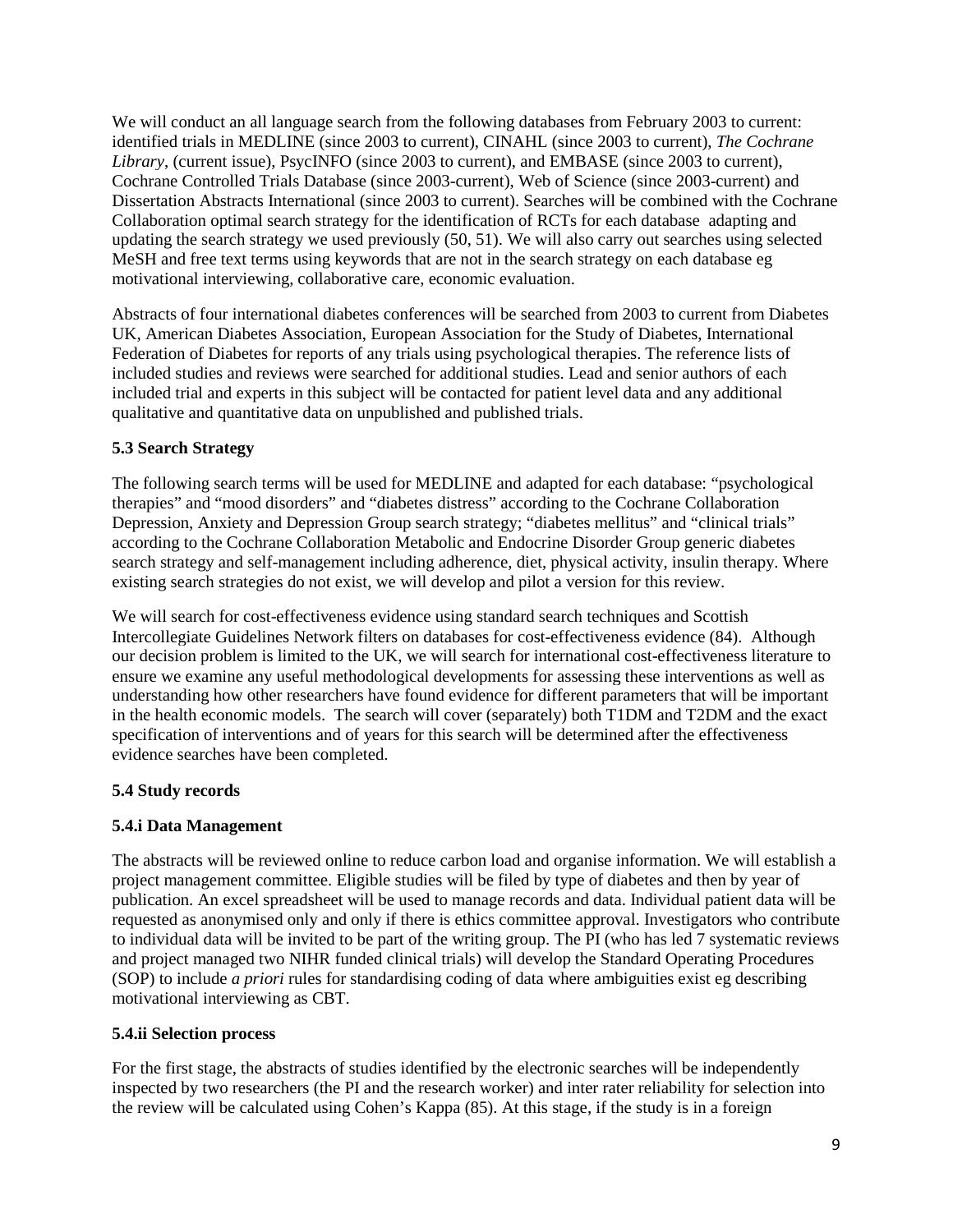language, we will only review abstracts that are also written in English as well as in that language. We will select abstracts that describe a controlled trial, a psychological or behavioural intervention, in patients with T1DM or T2DM. We will not include glycaemic control or self-management as a criterion for selection in abstracts because this may not be a primary outcome for some studies. In case of ambiguity or differences between raters, the abstract will be included into the second stage.

In the second stage, the two researchers will independently extract data from each full copy of the abstracts selected for further review. At this stage, we will include articles in foreign languages which will be translated by native speaking psychiatrists, psychologists, and if not available, medical interpreters. The value of this strategy is that it may help address health inequalities by identifying different cultural approaches to supporting self-management which could be translated to the UK's multicultural and ethnically diverse population with diabetes.

Differences over inclusion of studies for eligibility into the review will be resolved by consensus and discussion with third researcher (co-investigator KI).

In the third stage, the eligible study will be examined for adequate data, for pooling into the meta-analysis including sample size for each arm of the study, measure of the mean or median and its variance or spread or mean differences for each outcome.

### **5.4.iii Data collection**

Data extraction forms will be developed and piloted building on the variables we defined in our earlier reviews. Data will be extracted independently and compared convened by a third investigator (coinvestigator KI). If there is more than one psychological intervention group eg a three or four arm controlled trial, we will include all but use the most intensive intervention as the primary experimental group for the primary meta-analysis. Network analyses will allow us to compare the multiple arms so that data is not wasted. Data will be extracted and coded in a standardised manner on the following:

a) publication characteristics: year of publication, publication type (peer review or not), country of origin, health care setting, language, funding source.

b) patient characteristics: type of diabetes, lifespan status, average age, gender distribution, ethnicity distribution, socioeconomic setting, duration of diabetes, complications status, average glycaemic control, receipt of structured education, other clinical features such as obesity, medications (for T1DM: multiple injections or CSII and for T2DM: lifestyle advice, antidiabetes medications and/or insulin therapy).

c) we will extract the following components of the intervention: type of therapy, theoretical framework, use of manual, specialty of therapist, training of therapist, competency assessment of therapist, description of any specific behavior change techniques, number of sessions, duration of therapy, format of delivery (face to face, online, telephone, text messaging) and whether individual, group or family/couple, length of follow up from baseline, use of booster or maintenance sessions.

d) outcome characteristics: HbA1c, measures of behaviour change or self management, psychological measures, quality of life, at baseline and follow up (or mean change).

e) economic data: the costing of the interventions will be identified. We will extract evidence on resource use in both intervention arms and comparator (usual care) arms from all of the studies included in the effectiveness review. Typically, some description of the staff grade and time for different components of the intervention are included into the description of the intervention arm in a clinical study, for example an RCT. It is often the case that there is less clarity on the comparator arm with a minimal description of standard or usual care. We will extract all information available for the studies. We will contact investigators to obtain any further detail on resource use that might not be available in the published study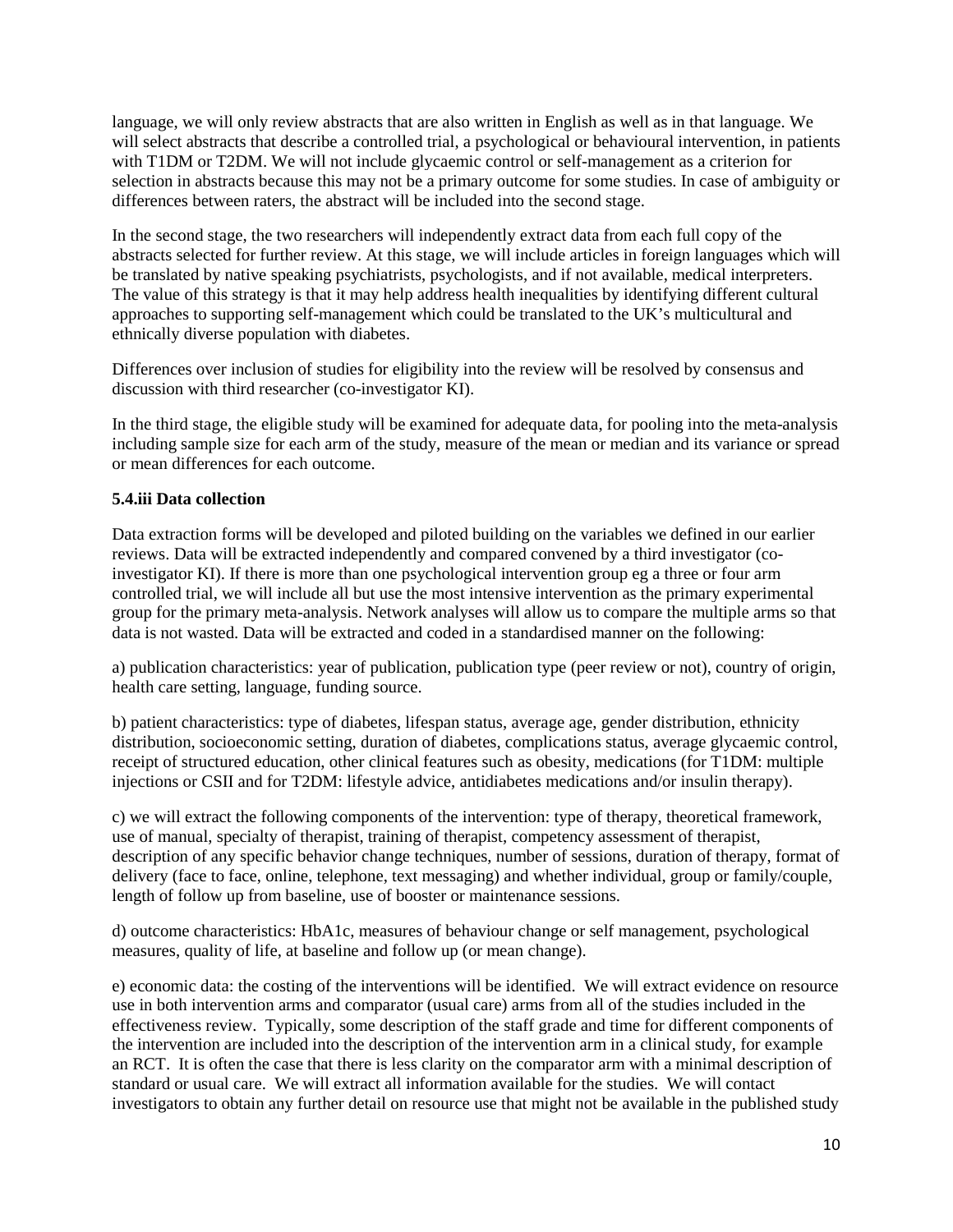papers. Having collected the available data on resource use, we will undertake a workshop with clinical advisors (co led with co applicant SH), to formulate a costing for each intervention that is relevant and appropriate to current UK practice. This will include estimating the time and grades of staff input and any non staff related costs. These resource use estimates will be multiplied by standard unit costs [\(86\)](#page-24-10) and NHS reference costs. This process will provide base case cost estimates for each intervention to be examined. Having developed these, we will share them with the clinical experts for assessment of face validity and also to identify uncertainties in these costings for use in scenario analyses within the costeffectiveness modelling. Through Prof Heller's contacts with many UK diabetes departments we will also be able to gain insight from other centres as to the robustness of these costings.

**5.5 Data items**: all variables and its categories for the data collected will be listed and defined *a priori* taking into account pre-planned data assumptions and simplifications.

#### **5.6 Quality assessment of bias**

There are many scales and checklists to assess the risk of bias in the methods used in the conduct of controlled trials. For RCTs, we will use the current Cochrane Handbook Tool for Risk of Bias [\(87\)](#page-24-11). For non randomised controlled trials there is no consensus on guidance for assessing risk of bias but the Cochrane Collaboration will be publishing guidance [\(88\)](#page-24-12). If this is not available we will use the Newcastle-Ottawa Scale [\(89\)](#page-24-13).

### **5.7 Data synthesis**

### **5.7.i Systematic review**

A standardised structured synthesis of all studies included in the systematic review will be conducted. In those studies which do not contain sufficient data to be pooled in the meta-analysis, we will give a narrative synthesis.

# **5.7. ii Meta-analysis**

The mean difference in change between baseline and follow-up scores between the two groups will be standardised by calculating Cohen's d, the difference between the two raw means divided by the pooled standard deviation of the difference as recommended by Borenstein et al [\(90\)](#page-24-14). Hedges g bias correction for small sample sizes will be applied will be used for data where individual patient data are available. The effect size will be calculated from the raw data or otherwise published summary data will be used. The standardised effects will be pooled using an inverse variance–weighted random-effect model, which assumes in addition to within-group variability that the mean effects differ across studies (between study heterogeneity) which is expected due to the variety of case mix and settings. The presence of publication or other bias will be assessed by visual inspections of funnel plots and the effect of possible bias will be assessed in sensitivity analyses using Duval and Tweedie non-parametric 'trim and fill' method [\(91\)](#page-24-15). Meta-regression will be used to investigate differences between types of treatment and the possible effects of age of study and study quality [\(91\)](#page-24-15). Meta-analysis will be performed using STATA 13 [\(92\)](#page-24-16). We have the original data files from the 2003 systematic review. This means we are able to present the combined data for new and old systematic reviews in chronological order. We will also present the findings of the new systematic review separately. This will enable us to demonstrate whether research evidence in the last 10 years is more or less effective compared to what has gone before.

#### **5.7.iii Individual participant meta-analysis**

Where we have access to individual participant data for the included studies we will conduct a one stage meta-analysis based on a standard multi-level regression analysis which allows to incorporate random effects for heterogeneity [\(93,](#page-24-17) [94\)](#page-24-18). Individual participant meta-analyses has the advantage of allowing the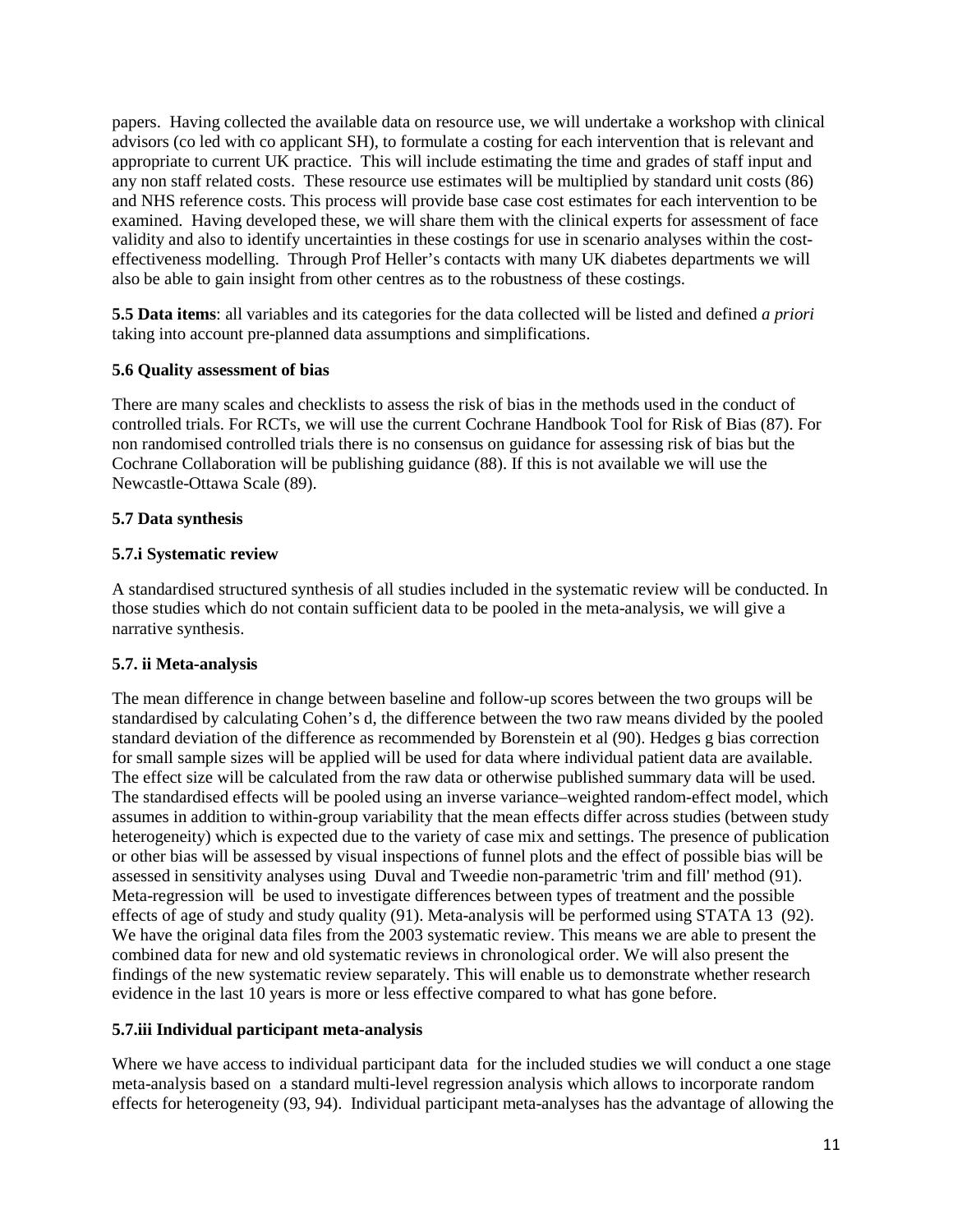use of individual patient characteristics, such as gender and age, to be included in the analysis and thus avoids biases associated with use of aggregate data in meta-regression [\(93\)](#page-24-17). We will limit the IPD metaanalysis to work published since the 2003 systematic review. Because it is unlikely we would obtain all datasets, we will assess any differences between studies that provided individual participant data and studies where we could not obtain individual participant data for potential biases and determine whether conclusions of the meta-analysis might change if those studies not providing individual participant data had been included [\(95\)](#page-24-19).

### **5.7.iv Sensitivity and subgroup analyses**

We will conduct meta-regression to determine whether factors such as number of sessions attended, duration and type of therapy, socio-economic or cultural factors, and behaviour change techniques are independently associated with changes in self-management or glycaemic control.

#### **5.7.v Assessment of bias**

The presence of publication or other bias will be assessed by visual inspections of funnel plots [\(96\)](#page-25-0) and the effect of possible bias will be assessed in sensitivity analyses using Duval and Tweedie (2000) nonparametric 'trim and fill' method [\(89,](#page-24-13) [97\)](#page-25-1). Meta-regression will be used to investigate the possible effects of age of study and study quality, and compared with the data pooled for the earlier reviews [\(50,](#page-22-8) [51\)](#page-22-9).

#### **5.7.vi Network meta-analysis**

Standard meta-analysis methods for clinical trials focus on comparisons of two interventions between treatment and healthy control or placebo group, or a new intervention versus standard practice. However, in some studies more than two interventions may have been used and they do not always have similar control groups. We therefore will extend the meta-analyses by performing indirect comparisons by applying network meta-analyses which allow the simultaneous analysis of clinical trials involving different treatments or control groups [\(98\)](#page-25-2). Unlike traditional meta-analysis, which summarise the results of trials that have evaluated the same treatment/placebo combination, network meta-analyses allows comparing results from two or more studies that have one treatment in common. Multivariate randomeffects meta-regressions, will be used to estimate consistency and inconsistency models which allow an assessment of the extent to which different sources of evidence are compatible [\(99\)](#page-25-3). Network metaanalysis will be done using the user-written STATA function mvmeta [\(100\)](#page-25-4).

#### **5.7.vii Modelling cost-effectiveness**

The University of Sheffield already has two well developed cost-effectiveness models, one for T1DM and one for T2DM, both of which have been used in previous NIHR / NCCHTA assessments of the costeffectiveness of a number of interventions. Both will be used in this project. We will specifically request access to anonymised individual data from each included study to include at a minimum but not exclusively, the following variables: type of diabetes; age of participant; baseline and follow-up HbA1c. Patient level simulation models can be data hungry but the Sheffield Type 1 and Type 2 Diabetes Models have been built to incorporate evidence flexibly. Where individual level data is available this will be utilised directly. Where aggregate level evidence is available e.g. from meta-analyses or single published studies then the model is built to incorporate probability distributions based on the published evidence. This includes central estimates and parameter uncertainty (to enable probabilistic sensitivity analysis) and where possible / necessary, the statistical modelling of patient level heterogeneity.

#### **T1DM modelling**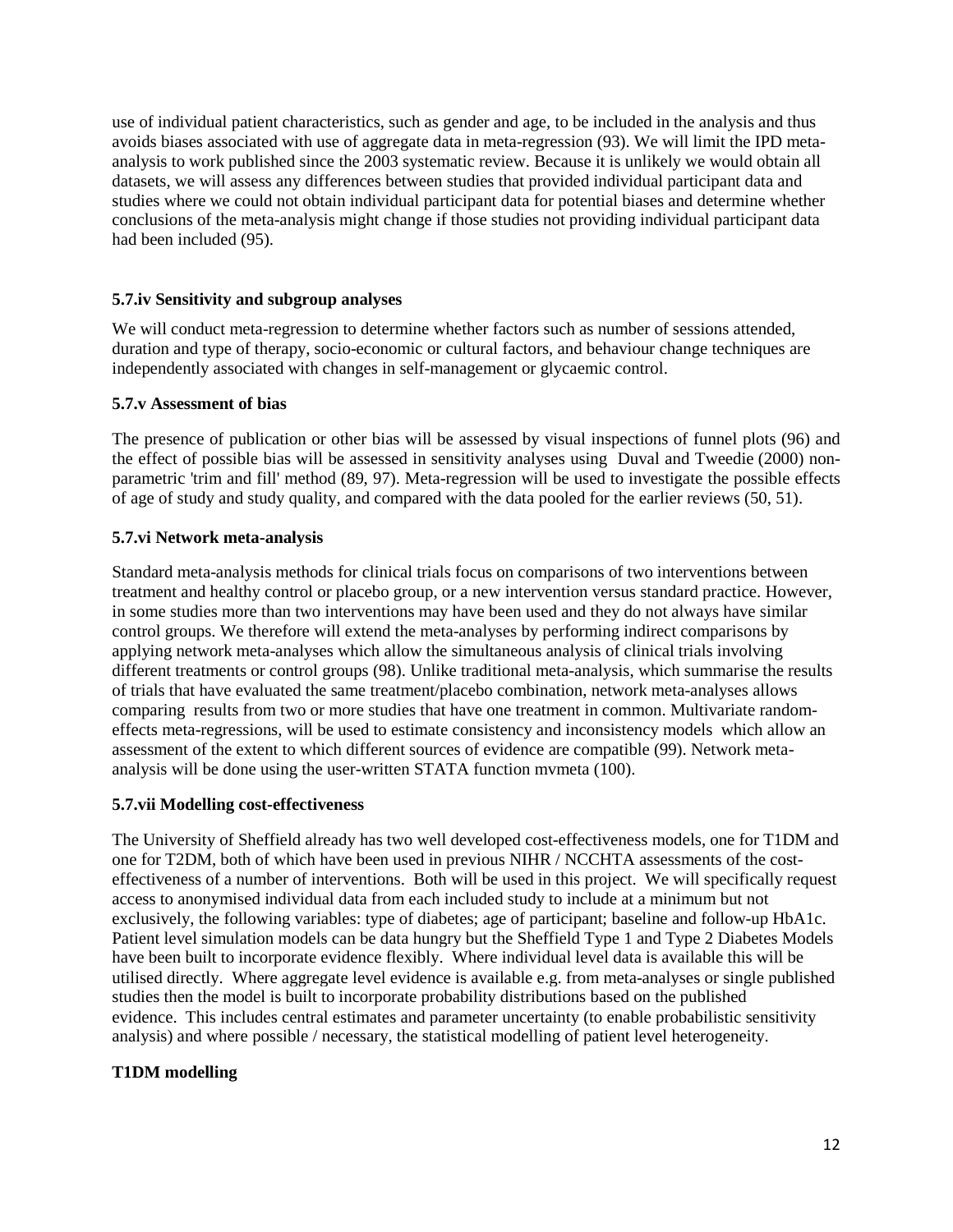The Sheffield Type I diabetes model (ST1DM) has been developed over the last 5 years primarily to examine the cost-effectiveness of structured education [\(101\)](#page-25-5). It has been used to examine the costeffectiveness of the Dose Adjustment for Normal Eating (DAFNE) intervention as part of an NIHR programme grant [\(102-104\)](#page-25-6).

The ST1DM model is an individual level simulation model, which simulates a number of individuals, say 10000, modelling each person's trajectory of risk factors, including HbA1c (the main driver of the probability of many of the clinical outcomes) , blood pressure, and lipids. The occurrence of events is modelled probabilistically with occurrence of hypoglycaemia and diabetic keto-acidosis included, as well as micro-vascular (neuropathy, nephropathy, retinopathy) and macro-vascular (MI and stroke) events modelled. Each type of event can have an effect on cost and health related quality of life measured primarily using EQ-5D derived utilities for T1DM patients using the DAFNE database. This model assesses the longer-term incremental cost per quality adjusted life year gained of each intervention versus usual care.

Because the main study evidence will cover effects on HbA1c, hypoglycaemia and diabetes ketoacidosis (DKA) rates in the short term e.g. 6 months or 12 months, it is important to examine assumptions regarding longer-term sustained effects of the psychological interventions on these clinical parameters. It is therefore helpful that the evidence review team will also be examining longer term observational study evidence because this will inform these parameters / assumptions in the cost-effectiveness modelling.

# **T2DM modelling**

The Sheffield Type 2 Diabetes Policy Model (ST2DM) has been developed over the last 12 years to examine the cost-effectiveness of treatments and screening and prevention strategies in T2DM. Interventions examined include drug treatments (including sequential strategies), education programmes (including the DESMOND course [\(105\)](#page-25-7)) and diabetes and pre-diabetes screening and treatment strategies work undertaken for the NICE public health programme [\(106\)](#page-25-8) and the NIHR HTA programme [\(107,](#page-25-9) [108\)](#page-25-10) .

The diabetes treatment model has a similar framework to that above for T1DM. It is also an individual level simulation model, with trajectories for HbA1c, blood pressure and lipids, and also models hypoglycaemia, DKAs, micro- and macro-vascular events, all using evidence on the occurrence of these events based on T2DM evidence. These are partly based on the UKPDS related studies [\(109-111\)](#page-25-11) but also extends this with additional international evidence where required. The ST2DM model can also produce estimates of long-term cost-effectiveness in terms of incremental cost per life year gained.

#### **Short-term utilities**

Typically, there are two aspects to short term improvements in HRQoL. One is general improvements in health and the other is the utility values associated with diabetic complications.

The first of these aspects, HRQoL improvements due to improvements in health, will be considered for incorporation into the economic analyses, but there will be challenges in doing so given limited evidence and reporting. If an intervention reports health related quality of life (HRQoL) effects using a generic preference based measure that can be used to calculate a quality adjusted life year (QALY), then we will incorporate this evidence. If HRQoL is measured using a disease specific instrument which can be mapped to a generic preference based HRQoL measure, then we will incorporate this evidence. However, it is unlikely that such evidence will be available for all interventions. Where evidence is unavailable, we will consider undertaking an expert elicitation process to obtain expert judgement on the likely scale of HRQoL effects. If interventions are considered by clinical experts to be similar in structure to other interventions then, we will consider assuming the same scale of HRQoL improvement as is evidenced in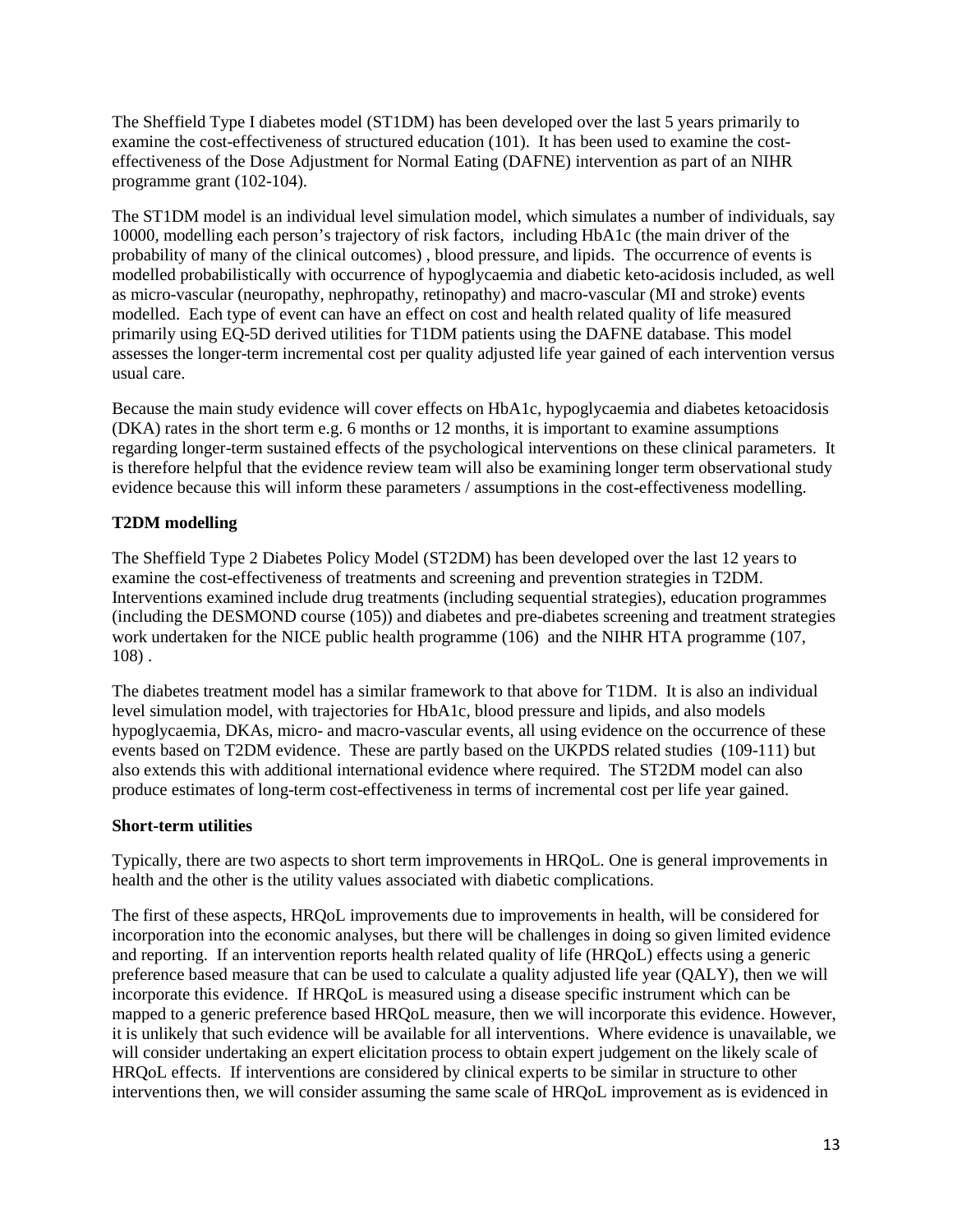other studies. If interventions are considered by the experts to be very different in structure then we will elicit expected HRQoL improvement relative to other similar interventions (including eliciting the expert's uncertainty in HRQoL effect.

The second aspect is short term (e.g. within one year) occurrence of complications / adverse events. The values currently used in the Sheffield Type 1 diabetes model are reported in Table 33 of Heller *et al*. [\(104\)](#page-25-12) and the values currently used in the Sheffield Type 2 diabetes model are reported in Table 23 of Gillet *et al [\(112\)](#page-26-0)*. Whether the values reported in Heller *et al*. and Gillet *et al*. need to be updated will be considered when the review of economic evaluation studies is conducted.

# **Health Economic Decision Modelling Analysis Plan (HEDMAP)**

Before final analyses are conducted, we will undertake a further review of both models and the assumptions used within them regarding trajectories, probabilities of event, unit costs of events, utilities etc. Although both models have been developed for some time and used for health technology assessments on several occasions, they have not been used at the same time within the same project before, and it will be useful to align and update assumptions on key model parameters. We plan to focus our review of the cost-effectiveness studies literature around: 1. costs of interventions, specifically psychological interventions; 2. costs of diabetes complications; 3. utility values for health states; and 4. disease progression models and risk equations

The analysis will then develop base case estimates of cost-effectiveness of each psychological intervention versus usual care. The perspective will be the UK NHS setting. Long-term costs and benefits will be discounted as per the NICE reference case. We will account for parameter uncertainty using probabilistic sensitivity analysis. We will also use the new Sheffield Accelerated Value of Information (SAVI) approach to estimate overall EVPI and expected value of perfect parameter information (EVPPI) which will enable an understanding of how uncertain we are about costeffectiveness and help to inform priorities for any further research that would be useful to reduce uncertainty in specific parameters of the model e.g. are further short-term efficacy trials needed, or more long-term follow up, or more data on the costs or utilities to reduce decision uncertainty? Scenario analyses will also be undertaken, especially with regard to intervention costs in order to answer the question, what level of investment can be made (per person) in terms of psychological intervention in order for them to be considered cost-effective?

The resulting analyses will be published as part of the proposed HTA monograph and as a peer-reviewed journal article.

# **5.7.viii Confidence in synthesized evidence**

Grading of Recommendations Assessment, Development and Evaluation (GRADE) will be used to determine the quality of the evidence of the outcomes under investigation and subsequent translational strength of recommendations for clinical practice [\(113\)](#page-26-1).

# **6. DISSEMINATION AND PROJECTED OUTPUTS**

#### **6.1 Dissemination**

To ensure that potential practice recommendations from the systematic review are adopted we would provide an executive summary in the form of prioritised evidence based interventions that have some evidence for effectiveness and which have the potential to be implemented. We would share the summary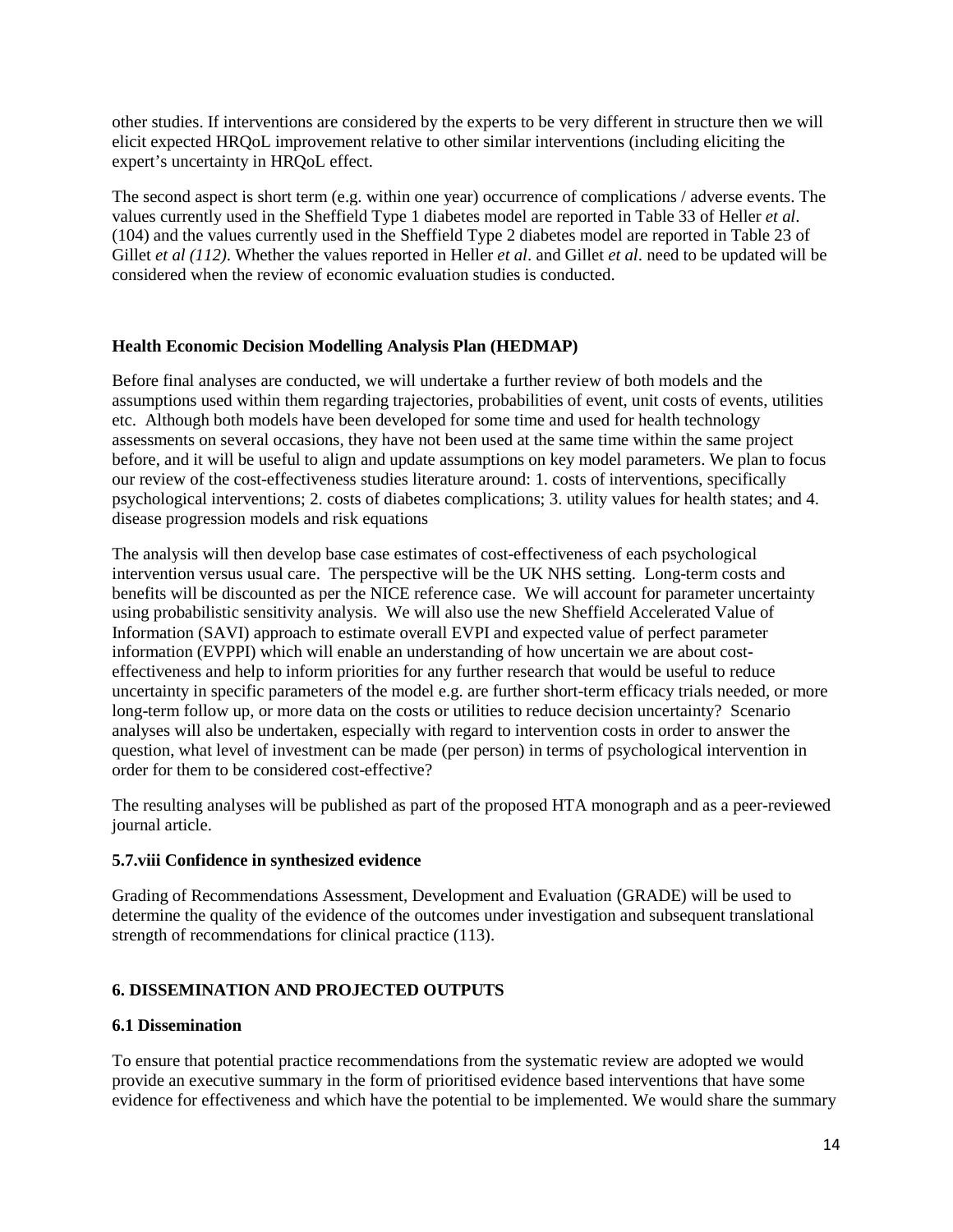with local and national stakeholders who will have contact with diabetes health professionals. The findings will also be disseminated via the following:

6.1.i South London Health Innovation Network (HIN), is part of the Academic Health Sciences Network (AHSN). The South London HIN diabetes clinical programme has 3 main areas of focus: a) supporting better self-management; b) enabling systems for better integration of care; and c) adopting new technologies. Therefore this evidence synthesis fits within the HIN's remit and will allow for dissemination to local commissioners, clinicians and academics working within diabetes.

6.1.ii Diabetes and Obesity 'Action for Diabetes' NHS England. This research will be disseminated via regional diabetes strategic network. This strategic partnership will provide wider dissemination opportunities and ensure that research outputs of clinical importance can be used to develop clinical pathways and interventions to support self-management for people with diabetes for the whole of London.

6.1.iii Social media. The aim is to publicise the results of the project via social media and networks such as the Diabetes Online Community (DOC).

6.1.iv Peer-reviewed journals. This research proposal would generate 3 stand-alone reports (protocol paper, efficacy paper, cost-effectiveness paper) that will be submitted as research articles to peerreviewed health journals.

6.1.v National and international conferences such as Diabetes UK and Association of British Clinical Diabetologists. This work will be presented to fellow academics and clinicians at diabetes and public health meetings.

6.1.vi Local and national clinical networks. This work will be disseminated locally via the London Strategic network, regional diabetes psychology network and nationally via the British Psychological Society, Royal College of Psychiatrists, Royal College of General Practitioners, diabetes and practice nurse forums and the Association of British Clinical Diabetologists.

# **6.2 Projected outputs**

#### 6.2.i NICE Guidance

We would anticipate the systematic review would add to the evidence base for structured education programmes and provide evidence to support the wider introduction of psychological/motivational interventions for people with diabetes to improve their self-management.

#### 6.2.ii HIN toolkits

The systematic review would add to the evidence base of the HIN's diabetes project areas regarding structured education and their insulin themed project.

6.2.iii London Strategic Health Network. Dissemination via this network would ensure that the systematic review would be used to develop clinical pathways and interventions to support self-management for people with diabetes for the whole of London.

6.2.iv Diabetes UK. This systematic review may be used to campaign for improved access to nonpharmacological approaches to diabetes self-management.

6.2.v HTA report: A full report with the executive summary will be sent to all NHS authorities

6.2.vi Post publication: generate new hypotheses and develop and evaluate new health technologies in light of findings.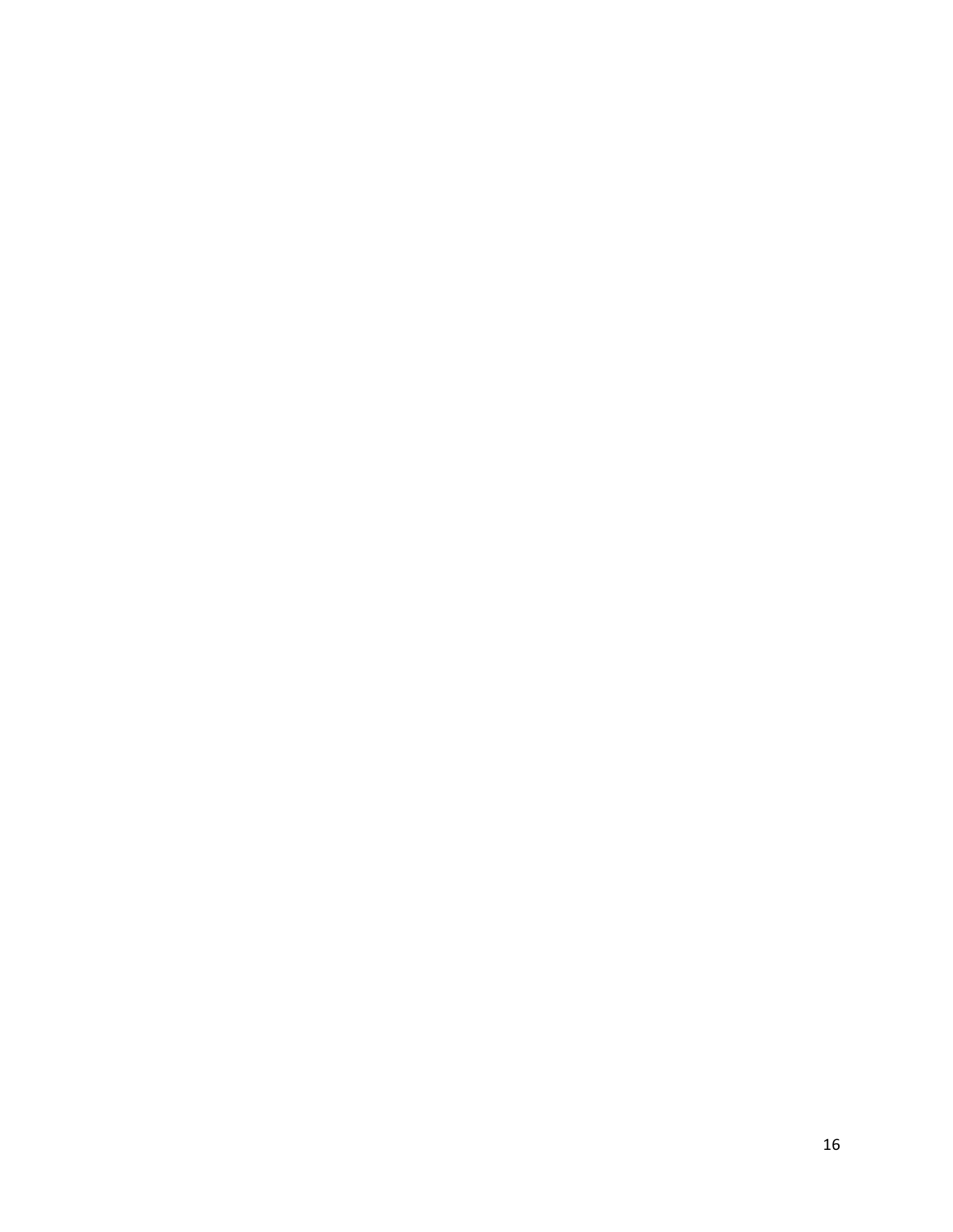# **7. PLAN OF INVESTIGATION AND TIMETABLE**

| <b>Activity</b>           | $-1$ | $\mathbf{1}$ | $\boldsymbol{2}$ | 3 | 4 | 5 | 6 | 7 | 8 | 9 | 10 | 11 | 12 | 13 | 14 | 15 | 16 | 17 | 18 |
|---------------------------|------|--------------|------------------|---|---|---|---|---|---|---|----|----|----|----|----|----|----|----|----|
| <b>Recruit RA</b>         |      |              |                  |   |   |   |   |   |   |   |    |    |    |    |    |    |    |    |    |
| <b>Train RA</b>           |      |              |                  |   |   |   |   |   |   |   |    |    |    |    |    |    |    |    |    |
| <b>Scoping review</b>     |      |              |                  |   |   |   |   |   |   |   |    |    |    |    |    |    |    |    |    |
| <b>Generate search</b>    |      |              |                  |   |   |   |   |   |   |   |    |    |    |    |    |    |    |    |    |
| strategy                  |      |              |                  |   |   |   |   |   |   |   |    |    |    |    |    |    |    |    |    |
| <b>Protocol</b>           |      |              |                  |   |   |   |   |   |   |   |    |    |    |    |    |    |    |    |    |
| development and           |      |              |                  |   |   |   |   |   |   |   |    |    |    |    |    |    |    |    |    |
| registry with             |      |              |                  |   |   |   |   |   |   |   |    |    |    |    |    |    |    |    |    |
| <b>PROSPERO</b>           |      |              |                  |   |   |   |   |   |   |   |    |    |    |    |    |    |    |    |    |
| Database search           |      |              |                  |   |   |   |   |   |   |   |    |    |    |    |    |    |    |    |    |
| refine search             |      |              |                  |   |   |   |   |   |   |   |    |    |    |    |    |    |    |    |    |
| strategy                  |      |              |                  |   |   |   |   |   |   |   |    |    |    |    |    |    |    |    |    |
|                           |      |              |                  |   |   |   |   |   |   |   |    |    |    |    |    |    |    |    |    |
| <b>Economic</b>           |      |              |                  |   |   |   |   |   |   |   |    |    |    |    |    |    |    |    |    |
| strategy                  |      |              |                  |   |   |   |   |   |   |   |    |    |    |    |    |    |    |    |    |
| <b>Title review</b>       |      |              |                  |   |   |   |   |   |   |   |    |    |    |    |    |    |    |    |    |
| <b>Abstract review</b>    |      |              |                  |   |   |   |   |   |   |   |    |    |    |    |    |    |    |    |    |
| full text retrieval       |      |              |                  |   |   |   |   |   |   |   |    |    |    |    |    |    |    |    |    |
| Data extraction           |      |              |                  |   |   |   |   |   |   |   |    |    |    |    |    |    |    |    |    |
| <b>Contact authors</b>    |      |              |                  |   |   |   |   |   |   |   |    |    |    |    |    |    |    |    |    |
| for data and grey         |      |              |                  |   |   |   |   |   |   |   |    |    |    |    |    |    |    |    |    |
| literature                |      |              |                  |   |   |   |   |   |   |   |    |    |    |    |    |    |    |    |    |
| Quality                   |      |              |                  |   |   |   |   |   |   |   |    |    |    |    |    |    |    |    |    |
| assessment of             |      |              |                  |   |   |   |   |   |   |   |    |    |    |    |    |    |    |    |    |
| included studies          |      |              |                  |   |   |   |   |   |   |   |    |    |    |    |    |    |    |    |    |
| <b>Narrative</b>          |      |              |                  |   |   |   |   |   |   |   |    |    |    |    |    |    |    |    |    |
| synthesis                 |      |              |                  |   |   |   |   |   |   |   |    |    |    |    |    |    |    |    |    |
| Meta-analysis             |      |              |                  |   |   |   |   |   |   |   |    |    |    |    |    |    |    |    |    |
| <b>Cost-effectiveness</b> |      |              |                  |   |   |   |   |   |   |   |    |    |    |    |    |    |    |    |    |
| analysis                  |      |              |                  |   |   |   |   |   |   |   |    |    |    |    |    |    |    |    |    |
| <b>Report writing</b>     |      |              |                  |   |   |   |   |   |   |   |    |    |    |    |    |    |    |    |    |
| <b>Dissemination</b>      |      |              |                  |   |   |   |   |   |   |   |    |    |    |    |    |    |    |    |    |

# **8. PROJECT MANAGEMENT**

The PI will coordinate activity in order to deliver the project milestones. The administrator will assist the PI in the recruitment of the research assistant (RA) and will be responsible for arranging meetings and recording all correspondence from these and project teleconferences. The PI will be responsible for training and supervision of the RA. In the initial 3 months of the project the project team will have frequent teleconferences, weekly to begin with, to discuss the proposed protocol and at an early stage hold the first face-to-face meeting. Once the protocol is agreed the PI and RA will report progress every 2 weeks by email to the rest of the team. Following the trial of search strategy and once the scoping review is complete and the main database searches have been run the RA and PI will independently review the abstracts for inclusion and if abstracts cannot be excluded full texts will be retrieved and read in full to determine whether the studies meet inclusion criteria. Disagreement will be resolved by KI who will independently review the studies. Following this the health economics strategy for determining cost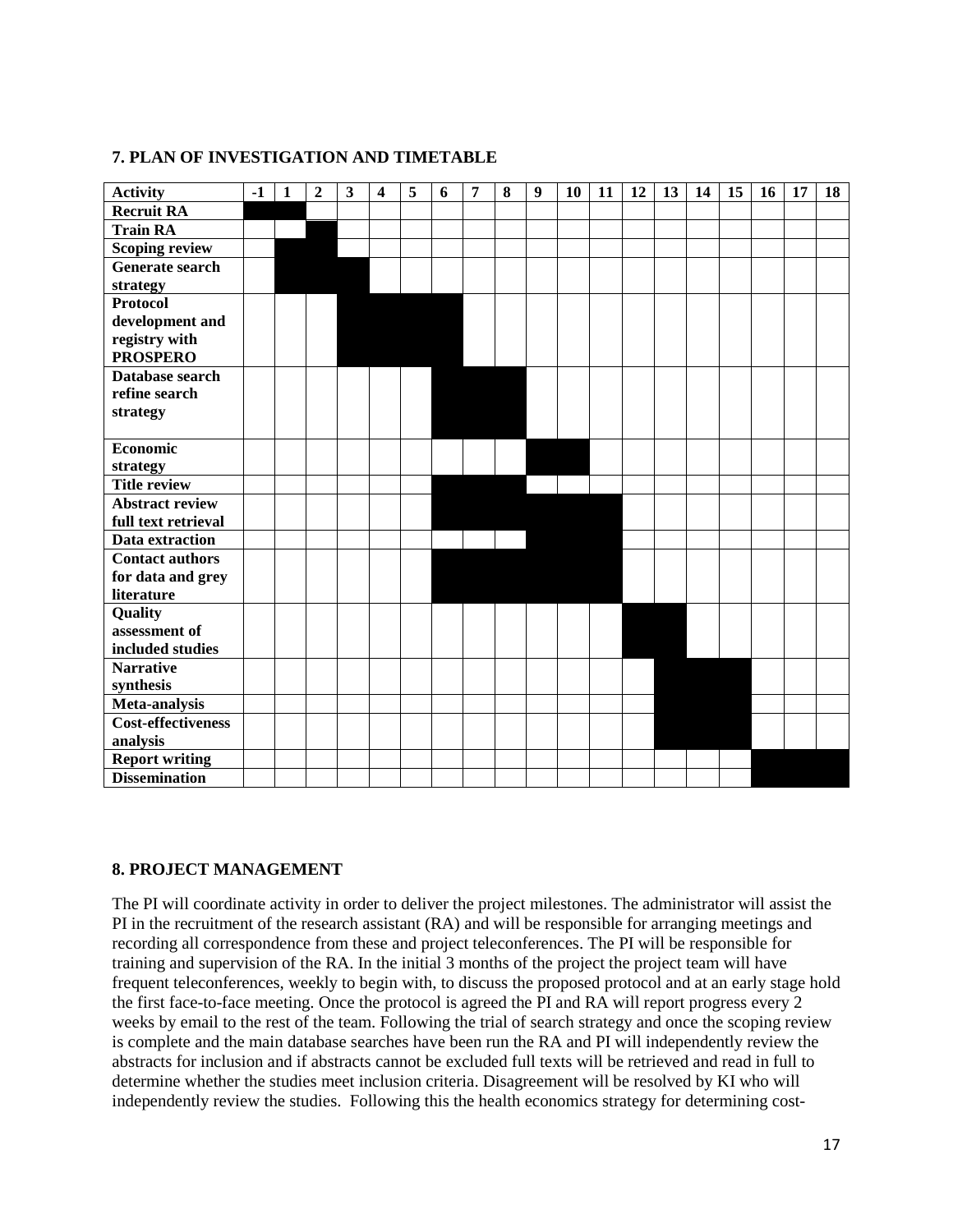effectiveness will be planned and a further meeting arranged. The third face-to-face meeting will take place at the data synthesis stage to discuss the strategy for reporting the results and the meta-analysis, and more frequent teleconferences and tasks distributed to ensure timely report writing.

# **9. PATIENT PUBLIC INVOLVEMENT (PPI)**

- a. Proposed PPI, local and national membership
- i. We will establish a local membership team which will consist of one adult member with Type 2 diabetes, one adult member with Type 1 diabetes, and one young person with diabetes and/or a parent/carer who will be recruited via our diabetes service at King's Health Partners. Local members will be invited to participate in project meetings throughout the course of the study.
- ii. We will also seek national representation via the NHS England diabetes Clinical Reference Groups who will forward our invitations for membership. We will ask for comments on key documents via email, such as the research questions and data extraction sheets (see section b., below). We will hold 2 focus groups, one in the north of England (Sheffield), and one in the south (London). These will be purposively sampled groups of 6-10 people with diabetes. The aim of the focus groups will be to determine patient views on the research to date/review findings and how the findings should be disseminated and translated (see section b. below).
	- j. PPI components
		- i. Face validity of methods used.

-We will seek PPI on the research questions being asked in terms of the relevance to patients and public and whether there are any additional questions which need to be addressed at protocol development. This process would start in June 2015 at our next local CRN diabetes PPI meeting and nationally via email at the same time in partnership with NHS England.

-We will seek national and local PPI on the data extraction tool to be used to ensure that all data of interest to patients and the public is being collected.

-We will seek the distinction from a patient's perspective of a psychological treatment versus an educational treatment.

ii. Interpretation, dissemination and translation.

We will establish via the focus groups PPI on the preliminary results from the systematic review. For example: 1.do these findings convince patients with diabetes and their carers whether psychological interventions are of benefit and if so, what for; 2. how the results of this study should be shared, such as via social media; 3. whether they would like to recommend that psychological therapies should be available in routine clinical care; and 4. their preference in terms of the therapeutic style/components used, their opinion of the training of the therapists delivering the intervention, their opinion on the duration and intensity of the therapy, and the mode of delivery such as group, individual, or family.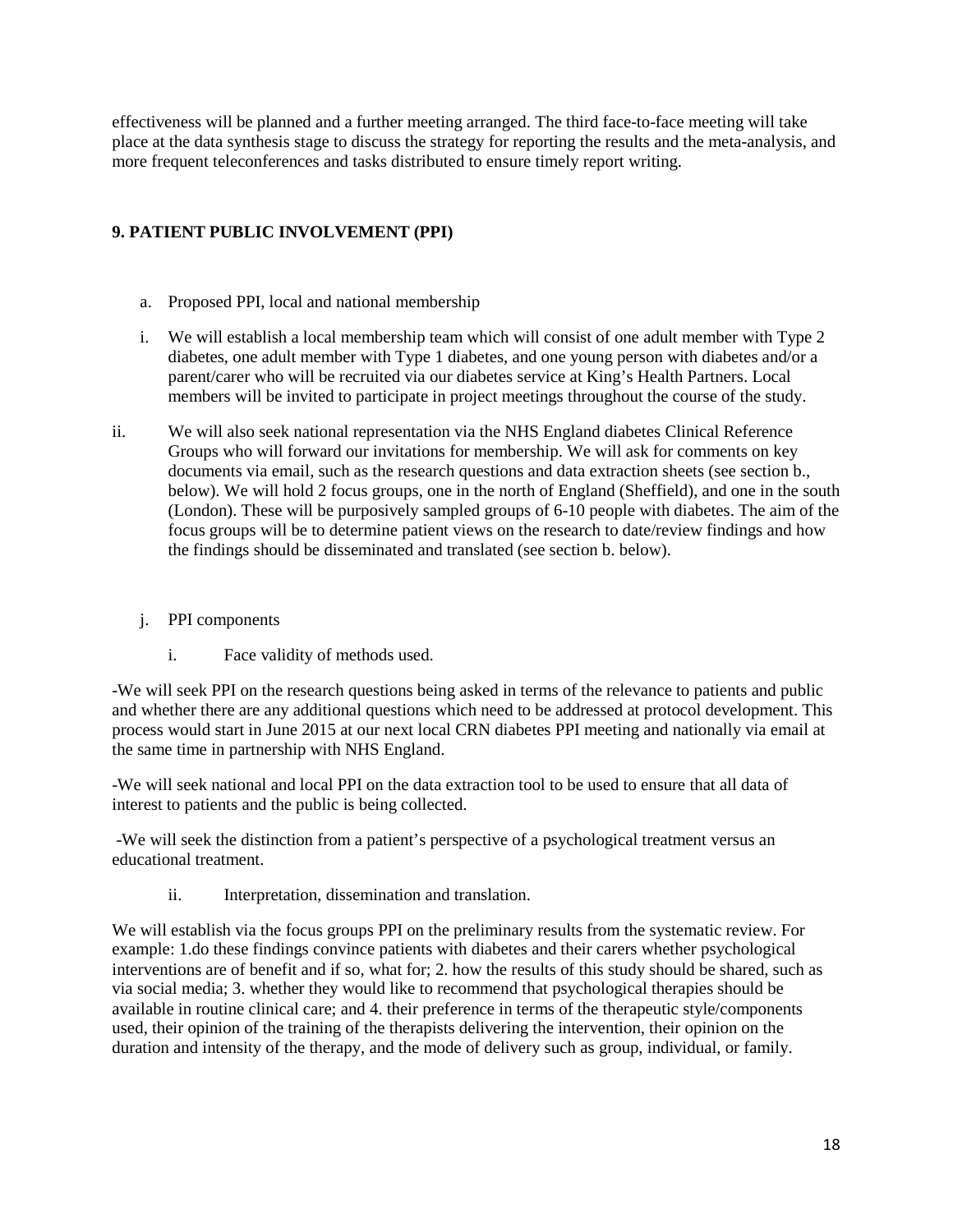### **10. EXPERTISE**

Kirsty Winkley has conducted 7 systematic reviews (6 published) and as the PI will lead, coordinate and take responsibility for the conduct of this project to within the agreed time-frame. She will develop the protocol for the systematic review and supervise the RA to determine search strategy and play a key role in identifying and selecting the studies for inclusion in the systematic review.

Khalida Ismail is a senior clinical academic in diabetes psychiatry, epidemiology and clinical trials who has a national and international track record in developing and evaluating all types of psychological interventions to support self-diabetes management (CBT, motivational interviewing, psycho-analytical, family, e-health, self help, text messaging) for both T1DM and T2DM across the lifespan, and translating research (including NIHR funded) into award winning services (BMJ Diabetes Team 2014). She will provide advice on the psychological models and support networking, review methodology, resolving differences in eligibility and descriptions of studies.

Simon Heller is an experienced clinician, diabetes specialist and clinical investigator with particular expertise in studying the development of complex educational interventions to improve diabetes self management. He led the DAFNE RCT which demonstrated improved glycemic control and improved quality of life up to a year. He has extensive experience of translating research findings such as DAFNE leading the recommendation that all individuals with diabetes should have access to structured education programmes and it was acknowledged by NICE. He was lead investigator for an NIHR programme grant exploring different aspects of self-management in relation to the DAFNE course. He has led the development of courses for adolescents (KICK-OFF and WICKED) in collaborative projects with Sheffield Children's Hospital and the Dept of Psychology, University of Sheffield and was a coinvestigator for the DESMOND trial which developed and trailed interventions for newly diagnosed adults with type 2 diabetes.

Alan Brennan is an experienced diabetes health economist and has been involved in modelling the costeffectiveness of interventions for T1DM and T2DM for many years. He will supervise collection of the economic data and will be responsible for conducting the economic analysis including the modelling. He will lead on the summary of the health economic outputs.

Daniel Stahl is a Senior Lecturer in Biostatistics in the Department of Biostatistics of the IoPPN and affiliated with the KCL Clinical Trials Unit. He is a trial statistician in three NIHR funded RCTs, including two programme grants in which Dr Winkley is also involved. He is experienced in the metaanalyses of studies in mental health. He will supervise the data extraction and meta-analyses and will perform the network meta-analyses.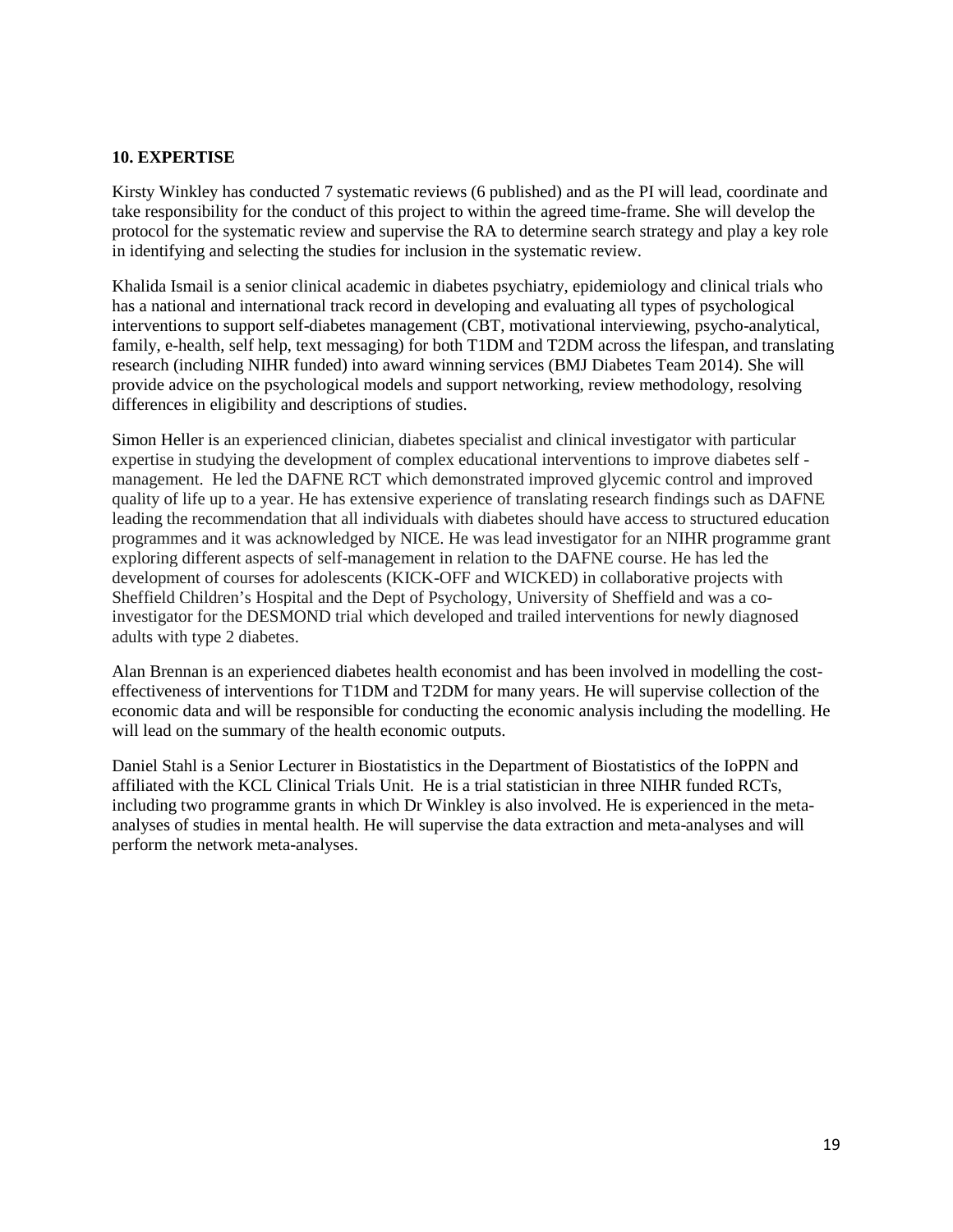

Fatigue, dizziness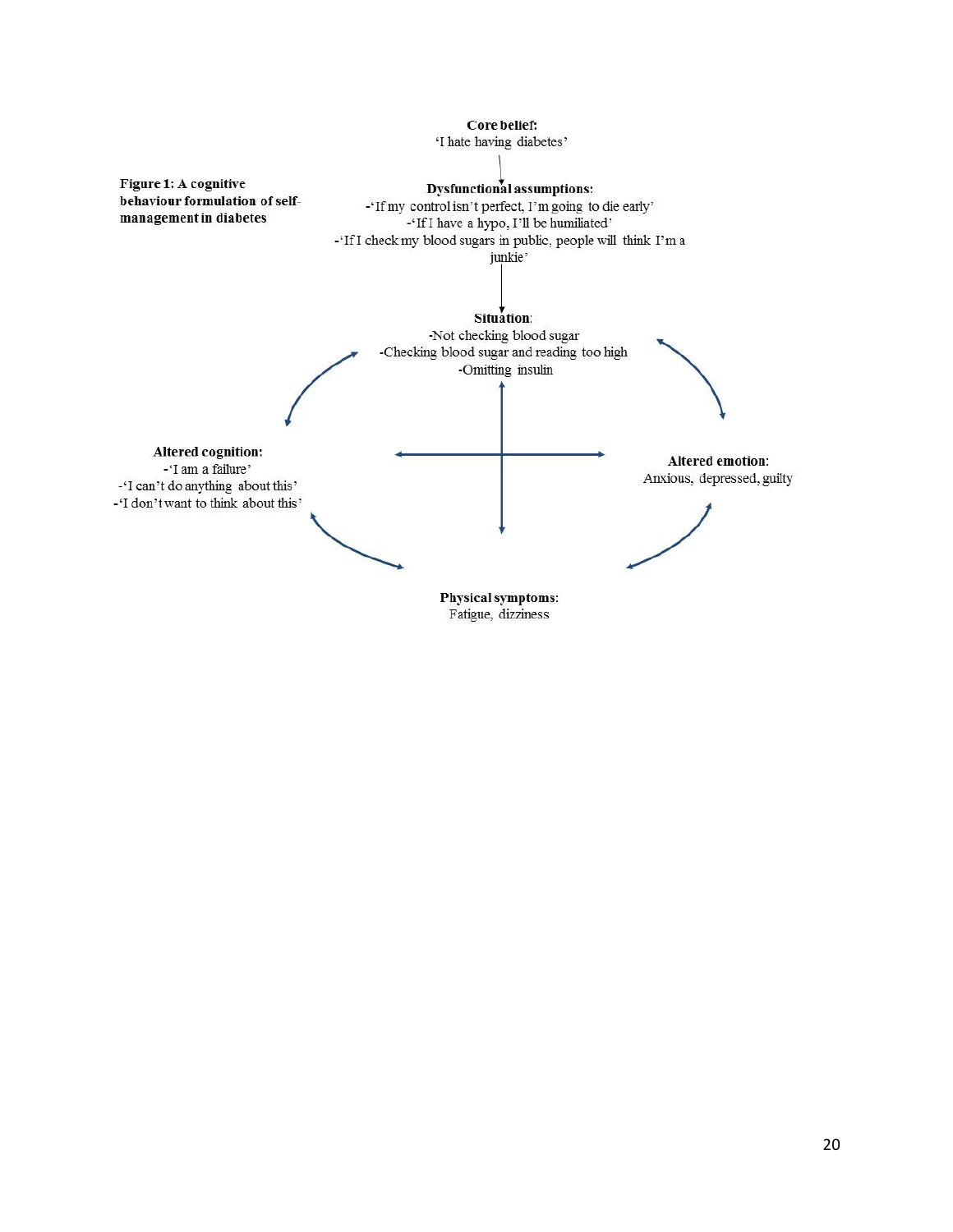<span id="page-20-0"></span>1. Turner RC, Cull CA, Frighi V, R.R. H, U.P.D.S G. Glycemic control with diet, sulfonylurea, metformin, or insulin in patients with type 2 diabetes mellitus: progressive requirement for multiple therapies (UKPDS 49). Jama. 1999;281(21):2005-12.

<span id="page-20-1"></span>2. NICE. Type 2 Diabetes - newer agents (partial update of CG66) (CG87) 2009. Available from: [http://www.nice.org.uk/cg87.](http://www.nice.org.uk/cg87)

<span id="page-20-2"></span>3. NICE. Type 1 diabetes: management of type 1 diabetes in adults in primary and secondary care. London: NICE, 2004.

<span id="page-20-3"></span>4. DAFNE. Training in flexible, intensive insulin management to enable dietary freedom i people with type 1 diabetes: dose adjustment for normal eating (DAFNE) randomised controlled trial. BMJ. 2002;325:1-6.

<span id="page-20-4"></span>5. Everett J, Jenkins E, Kerr D, Cavan DA. Implementation of an effective outpatient intensive education programme for patients with type 1 diabetes. Practical Diabetes International. 2003;20(2):51- 5.

<span id="page-20-5"></span>6. Davies MJ, Heller S, Skinner TC, Campbell MJ, Carey ME, Cradock S, et al. Effectiveness of the diabetes education and self management for ongoing and newly diagnosed (DESMOND) programme for people with newly diagnosed type 2 diabetes: cluster randomised controlled trial. BMJ. 2008 2008-02-28 23:01:30;336(7642):491-5.

<span id="page-20-6"></span>7. Deakin TA, Cade JE, Williams R, Greenwood DC. Structured patient education: the Diabetes X-PERT Programme makes a difference. Diabetic Medicine. 2006;23(9):944-54.

<span id="page-20-7"></span>8. Hopkins D, Lawrence I, Mansell P, Thompson G, Amiel S, Campbell M, et al. Improved biomedical and psychological outcomes 1 year after structured education in flexible insulin therapy for people with type 1 diabetes the UK DAFNE experience. Diabetes Care. 2012;35(8):1638-42.

<span id="page-20-8"></span>9. Khunti K, Gray LJ, Skinner T, Carey ME, Realf K, Dallosso H, et al. Effectiveness of a diabetes education and self management programme (DESMOND) for people with newly diagnosed type 2 diabetes mellitus: three year follow-up of a cluster randomised controlled trial in primary care. BMJ. 2012 2012-04-26 23:32:23;344.

<span id="page-20-9"></span>10. HSCIC. Health and Social Care Information Centre. National Diabetes Audit 2010-2011. Report into the data quality of Diabetes Structured Education. 2012 [28th February 2014]. Available from: [http://www.hqip.org.uk/assests/NCAPOP-Library/NCAPOP-2012-13/Diabetes-Audit-Report-10-11-](http://www.hqip.org.uk/assests/NCAPOP-Library/NCAPOP-2012-13/Diabetes-Audit-Report-10-11-StructuredEducation-pub-2012.pdf) [StructuredEducation-pub-2012.pdf.](http://www.hqip.org.uk/assests/NCAPOP-Library/NCAPOP-2012-13/Diabetes-Audit-Report-10-11-StructuredEducation-pub-2012.pdf)

<span id="page-20-10"></span>11. HSCIC. National Diabetes Audit 2012-2013 2014 [12.01.2015]. Available from: [http://www.hscic.gov.uk/catalogue/PUB14970/nati-diab-audi-12-13-care-proc-rep.pdf.](http://www.hscic.gov.uk/catalogue/PUB14970/nati-diab-audi-12-13-care-proc-rep.pdf)

<span id="page-20-11"></span>12. Anderson RJ, Freedland KE, Clouse RE, Lustman PJ. The prevalence of co-morbid depression in adults with diabetes. Diabetes Care. 2001;6:1069-78.

13. Barnard K, Skinner T, Peveler R. The prevalence of co-morbid depression in adults with type 1 diabetes: systematic literature review. Diabetic Medicine. 2006;23:445-8.

14. Ali S, Stone M, Peters J, Davies M, Khunti K. The prevalence of co-morbid depression in adults with type 2 diabetes: a systematic review and meta-analysis. Diabetic Medicine. 2006;23:1165-73.

<span id="page-20-12"></span>15. Lin EHB, Katon W, Von Korff M, Rutter C, Simon GE, Oliver M, et al. Relationship of Depression and Diabetes Self-Care, Medication Adherence, and Preventive Care. Diabetes Care. 2004 September 1, 2004;27(9):2154-60.

<span id="page-20-13"></span>16. Fisher L, Mullan JT, Arean P, Glasgow RE, Hessler D, Masharani U. Diabetes Distress but Not Clinical Depression or Depressive Symptoms Is Associated With Glycemic Control in Both Cross-Sectional and Longitudinal Analyses. Diabetes Care. 2010 January 1, 2010;33(1):23-8.

<span id="page-20-14"></span>17. Lustman PJ, Anderson RJ, Freedland KE, De Groot M, Carney RM, Clouse RE. Depression and poor glycemic control. A meta-analytic review of the literature. Diabetes Care. 2000;23:934-42.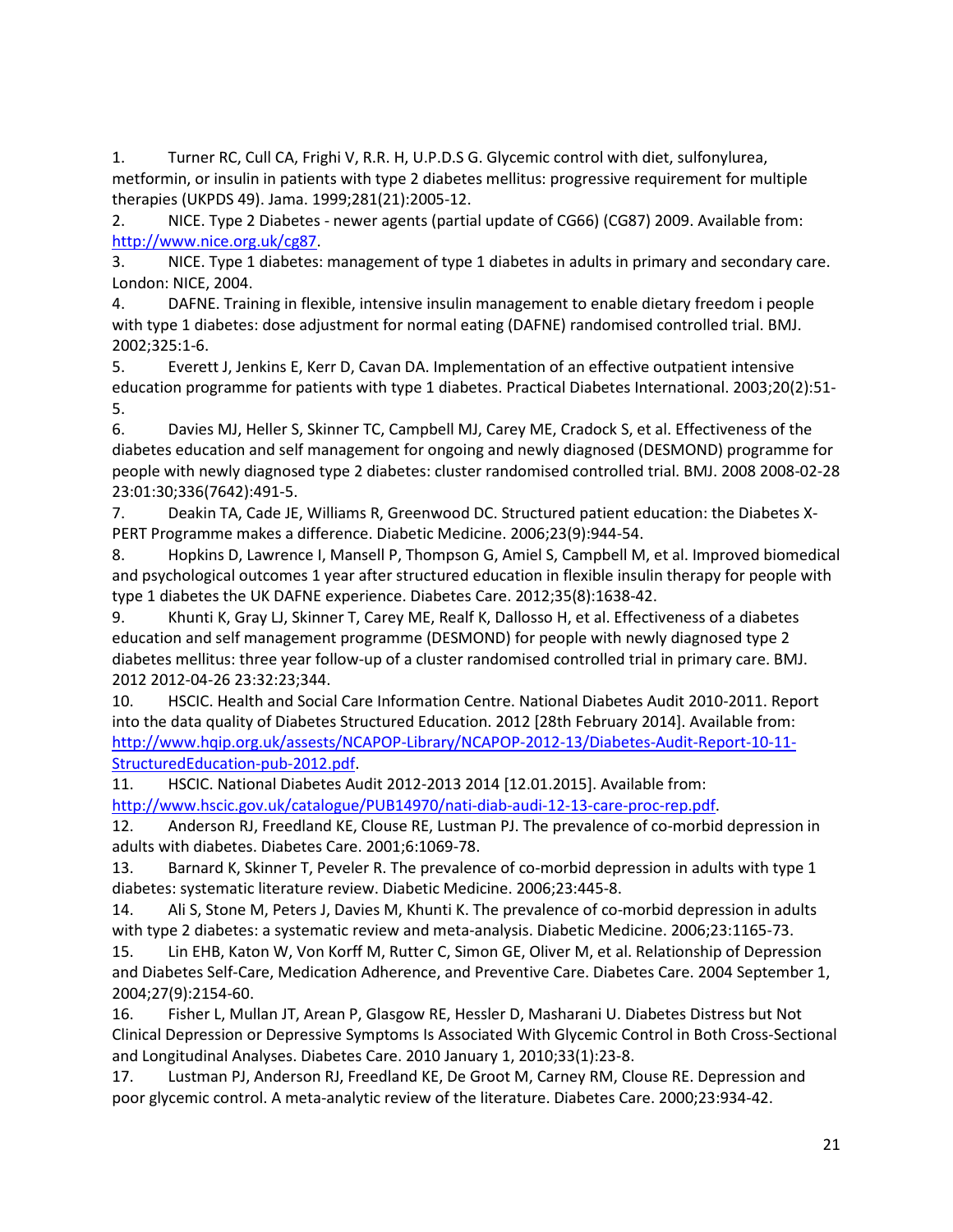<span id="page-21-0"></span>18. DeGroot M, Anderson RM, Freedland KE, Clouse RE, Lustman PJ. Association of depression and diabetes complications: a meta-analysis. Psychosomatic Medicine. 2001; 63:619-30.

<span id="page-21-1"></span>19. Park M, Katon WJ, Wolf FM. Depression and risk of mortality in individuals with diabetes: a meta-analysis and systematic review. General Hospital Psychiatry. 2013;35(3):217-25.

<span id="page-21-2"></span>20. Ismail K, Winkley K, Stahl D, Chalder T, Edmonds M. A cohort study of people with diabetes and their first foot ulcer: the role of depression on mortality. Diabetes Care. 2007;30:1473-9.

<span id="page-21-3"></span>21. Rodin GM, Daneman D, Johnson LE, Kenshole A, Garfinkel P. Anorexia nervosa and bulimia in female adolescents with insulin dependent diabetes mellitus: A systematic study. Journal of Psychiatric Research. 1985;19(2):381-4.

<span id="page-21-4"></span>22. Goebel-Fabbri AE, Fikkan J, Franko DL, Pearson K, Anderson BJ, Weinger K. Insulin restriction and associated morbidity and mortality in women with type 1 diabetes. Diabetes Care. 2008;31(3):415-9.

<span id="page-21-5"></span>23. Fisher L, Glasgow RE, Mullan JT, Skaff MM, Polonsky WH. Development of a Brief Diabetes Distress Screening Instrument. The Annals of Family Medicine. 2008 May 1, 2008;6(3):246-52.

<span id="page-21-6"></span>24. Greenhalgh T, Helman C, Chowdhury AMm. Health beliefs and folk models of diabetes in British Bangladeshis: a qualitative study. BMJ. 1998 1998-03-28 00:00:00;316(7136):978-83.

<span id="page-21-7"></span>25. Winkley K, Evwierhoma C, Amiel SA, Lempp HK, Ismail K, Forbes A. Patient explanations for nonattendance at structured diabetes education sessions for newly diagnosed Type 2 diabetes: a qualitative study. Diabetic Medicine. 2014:n/a-n/a.

<span id="page-21-8"></span>26. Hool N. BABCP Core Curriculum Reference Document. 2010 [10.01.2015]. Available from: https:/[/www.babcp.com/files/About/BABCP-Core-Curriculum-V2-190913.pdf.](http://www.babcp.com/files/About/BABCP-Core-Curriculum-V2-190913.pdf)

<span id="page-21-18"></span>27. RCPSYCH. Royal College of Psychiatrists - Psychotherapies 2014 [10.01.2015]. Available from: [http://www.rcpsych.ac.uk/healthadvice/treatmentswellbeing/psychotherapies.aspx.](http://www.rcpsych.ac.uk/healthadvice/treatmentswellbeing/psychotherapies.aspx)

28. Abraham C, Michie S. A taxonomy of behavior change techniques used in interventions. Health Psychology. 2008;27:379 - 87. PubMed PMID: doi:10.1037/0278-6133.27.3.379.

<span id="page-21-9"></span>29. Candy J, Balfour F, Cawley R, Hildebrand H, Malan D, Marks I, et al. A feasibility study for a controlled trial of formal psychotherapy. Psychological medicine. 1972;2(04):345-62.

30. Moran G, Fonagy P, Kurtz A, Bolton A, Brook C. A controlled study of the psychoanalytic treatment of brittle diabetes. Journal of the American Academy of Child & Adolescent Psychiatry. 1991;30(6):926-35.

31. Ciechanowski PS, Hirsch IB, Katon WJ. Interpersonal predictors of HbA1c in patients with type 1 diabetes. Diabetes Care. 2002;25(4):731-6.

<span id="page-21-10"></span>32. Churchill R, Hunot V, Corney R, Knapp M, McGuire H, Tylee A, et al. A systematic review of controlled trials of the effectiveness and cost-effectiveness of brief psychological treatments for depression. Health Technology Assessment. 2002;5(35):1-173.

<span id="page-21-11"></span>33. Gregg JA, Callaghan GM, Hayes SC, Glenn-Lawson JL. Improving diabetes self-management through acceptance, mindfulness, and values: a randomized controlled trial. Journal of consulting and clinical psychology. 2007;75(2):336.

<span id="page-21-12"></span>34. Rogers C. On Becoming a Person: A Therapist's View of Psychotherapy. London: Constable; 1961.

<span id="page-21-13"></span>35. Burke B, Arkowitz H, Mencola M. The efficacy of motivational interviewing: A meta-analysis of controlled clinical trials. Journal of Consulting and Clinical Psychology 2003;71:843-61.

<span id="page-21-14"></span>36. Miller W, Rollnick S. Motivational interviewing: preparing people to change addictive behaviour. ed. 2nd ed. New York: Guildford Press; 2002.

<span id="page-21-15"></span>37. Miller W, Rollnick S. Motivational interviewing: helping people change. 3rd ed. New York: Guilford Press; 2013.

<span id="page-21-16"></span>38. Rubak S, Sandbæk A, Lauritzen T, Christensen B. Motivational interviewing: a systematic review and meta-analysis. British Journal of General Practice. 2005;55:305-12.

<span id="page-21-17"></span>39. Klerman GL, Weissman MM. New applications of interpersonal psychotherapy: American Psychiatric Pub; 1993.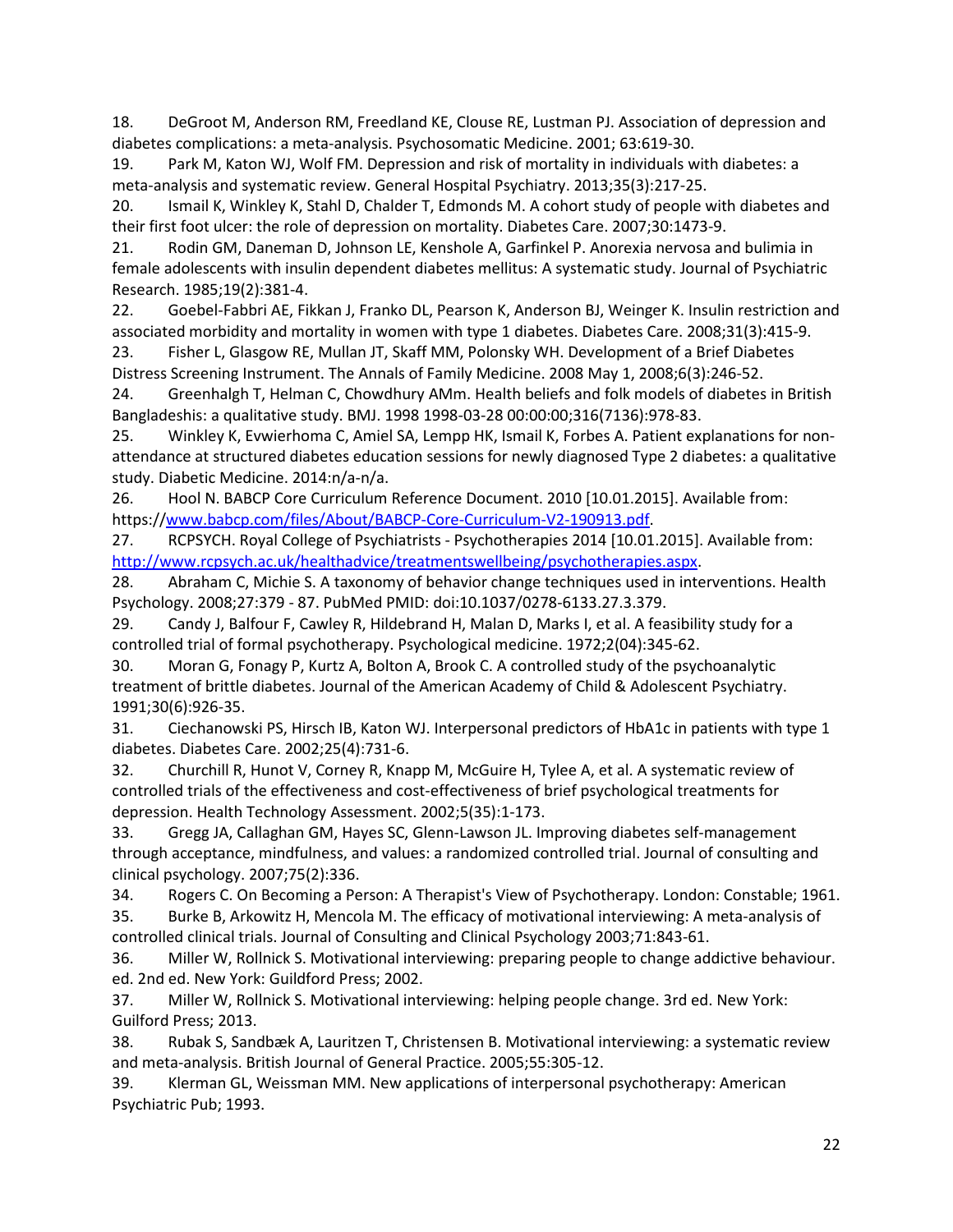<span id="page-22-0"></span>40. Fosbury JA, Bosley CM, Ryle A, Sönksen PH, Judd SL. A trial of cognitive analytic therapy in poorly controlled type I patients. Diabetes Care. 1997;20(6):959-64.

<span id="page-22-1"></span>41. Carr A. The effectiveness of family therapy and systemic interventions for child-focused problems. Journal of Family Therapy. 2009;31(1):3-45.

<span id="page-22-2"></span>42. Pennebaker JW, Seagal JD. Forming a story: The health benefits of narrative. Journal of clinical psychology. 1999;55(10):1243-54.

<span id="page-22-3"></span>43. Kellermann PF. Focus on psychodrama: The therapeutic aspects of psychodrama: Jessica Kingsley Publishers; 1992.

<span id="page-22-4"></span>44. Malchiodi CA, Malchoidi CA. The art therapy sourcebook: Lowell House Los Angeles; 1998.

<span id="page-22-5"></span>45. Nobis S, Lehr D, Ebert D, Berking M, Heber E, Baumeister H, et al. Efficacy and cost-effectiveness of a web-based intervention with mobile phone support to treat depressive symptoms in adults with diabetes mellitus type 1 and type 2: design of a randomised controlled trial. BMC Psychiatry. 2013;13(1):306. PubMed PMID: doi:10.1186/1471-244X-13-306.

<span id="page-22-6"></span>46. van Bastelaar KM, Pouwer F, Cuijpers P, Riper H, Snoek FJ. Web-based depression treatment for type 1 and type 2 diabetic patients a randomized, controlled trial. Diabetes Care. 2011;34(2):320-5.

<span id="page-22-7"></span>47. Hampson SE, Skinner TC, Hart J, Storey L, Gage H, Foxcroft A, et al. Effects of educational and psychosocial interventions for adolescents with diabetes mellitus: a systematic review. York: Health Technology Assessment, 2001.

48. Norris SL, Engelgau MM, Narayan KV. Effectiveness of self-management training in type 2 diabetes a systematic review of randomized controlled trials. Diabetes Care. 2001;24(3):561-87.

49. Fisher EB, Thorpe CT, DeVellis BM, DeVellis RF. Healthy Coping, Negative Emotions, and Diabetes Management A Systematic Review and Appraisal. The Diabetes Educator. 2007;33(6):1080-103.

<span id="page-22-8"></span>50. Ismail K, Winkley K, Rabe-Hesketh S. Systematic review and meta-analysis of randomised controlled trials of psychological interventions to improve glycaemic control in patients with type 2 diabetes. Lancet. 2004;363(1589-97).

<span id="page-22-9"></span>51. Winkley K, Landau S, Ismail K. Psychological interventions to improve glycaemic control in type 1 diabetes: systematic review and meta-analysis of randomised controlled trials. British Medical Journal. 2006;333:65-8.

<span id="page-22-10"></span>52. DARE. Database of Abstracts of Reviews of Effects (DARE) [10.01.2015]. Available from: [http://www.crd.york.ac.uk/CRDWeb/.](http://www.crd.york.ac.uk/CRDWeb/)

<span id="page-22-11"></span>53. Alam R, Sturt J, Lall R, Winkley K. An updated meta-analysis to assess the effectiveness of psychological interventions delivered by psychological specialists and generalist clinicians on glycaemic control and on psychological status. Patient Education and Counseling. 2009;75:25-36.

<span id="page-22-12"></span>54. Cotter AP, Durant N, Agne AA, Cherrington AL. Internet interventions to support lifestyle modification for diabetes management: A systematic review of the evidence. Journal of Diabetes and its Complications. 2014 3//;28(2):243-51.

<span id="page-22-13"></span>55. Pal K, Eastwood SV, Michie S, Farmer AJ, Barnard ML, Peacock R, et al. Computer-based diabetes self-management interventions for adults with type 2 diabetes mellitus. The Cochrane database of systematic reviews. 2013;3:CD008776. PubMed PMID: 23543567. Epub 2013/04/02. eng.

<span id="page-22-14"></span>56. Avery L, Flynn D, van Wersch A, Sniehotta FF, Trenell MI. Changing Physical Activity Behavior in Type 2 Diabetes: A systematic review and meta-analysis of behavioral interventions. Diabetes Care. 2012 December 1, 2012;35(12):2681-9.

<span id="page-22-15"></span>57. Bolen SD, Chandar A, Falck-Ytter C, Tyler C, Perzynski AT, Gertz AM, et al. Effectiveness and Safety of Patient Activation Interventions for Adults with Type 2 Diabetes: Systematic Review, Meta-Analysis, and Meta-regression. Journal of general internal medicine. 2014:1-11.

<span id="page-22-16"></span>58. Armour TA, Norris SL, Jack L, Jr., Zhang X, Fisher L. The effectiveness of family interventions in people with diabetes mellitus: a systematic review. Diabetic medicine : a journal of the British Diabetic Association. 2005 Oct;22(10):1295-305. PubMed PMID: 16176186. Epub 2005/09/24. eng.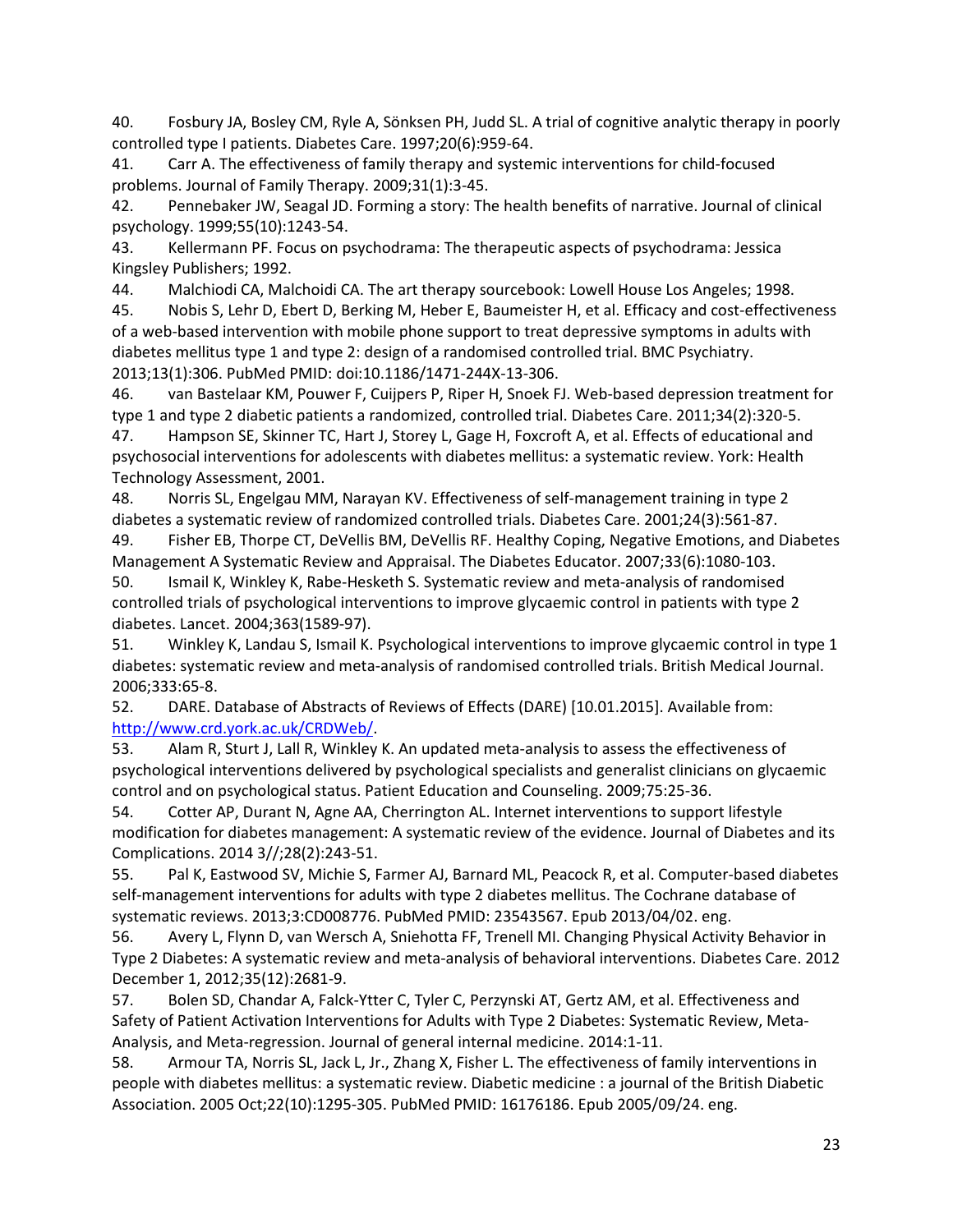<span id="page-23-0"></span>59. Murphy HR, Rayman G, Skinner TC. Psycho-educational interventions for children and young people with Type 1 diabetes. Diabetic Medicine. 2006;23(9):935-43.

<span id="page-23-1"></span>60. Couch R, Jetha M, Dryden DM, Hooton N, Liang Y, Durec T, et al. Diabetes education for children with type 1 diabetes mellitus and their families. 2008.

<span id="page-23-2"></span>61. MacMillan F, Kirk A, Mutrie N, Matthews L, Robertson K, Saunders DH. A systematic review of physical activity and sedentary behavior intervention studies in youth with type 1 diabetes: study characteristics, intervention design, and efficacy. Pediatric Diabetes. 2014;15(3):175-89.

<span id="page-23-3"></span>62. Petrak F, Herpertz S, Albus C, Hirsch A, Kulzer B, Kruse J. Psychosocial factors and diabetes mellitus: evidence-based treatment guidelines. . Current Diabetes Reviews. 2005;1:255-70.

<span id="page-23-4"></span>63. Atlantis E, Fahey P, Foster J. Collaborative care for comorbid depression and diabetes: a systematic review and meta-analysis. BMJ open. 2014;4(4):e004706.

<span id="page-23-5"></span>64. Ismail K, Thomas SM, Maissi E, Chalder T, Schmidt U, Bartlett J, et al. Motivational Enhancement Therapy with and without Cognitive Behavior Therapy to Treat Type 1 Diabetes: A Randomized Trial. Ann Intern Med. 2008 November 18, 2008;149(10):708-19.

65. Ismail K, Maissi E, Thomas S, Chalder T, Schmidt U, Bartlett J, et al. A randomised controlled trial of cognitive behaviour therapy and motivational interviewing for people with type 1 diabetes mellitus with persistent sub-optimal glycaemic control: A diabetes and psychological therapies (ADaPT) study. Health Technology Assessment. 2010;14(22):1-127.

<span id="page-23-12"></span>66. Patel A, Maissi E, Chang HC, Rodrigues I, Smith M, Thomas S, et al. Motivational enhancement therapy with and without cognitive behaviour therapy for Type 1 diabetes: economic evaluation from a randomized controlled trial. Diabetic Medicine. 2011;28(4):470-9.

<span id="page-23-6"></span>67. Zoffmann V, Lauritzen T. Guided self-determination improves life skills with type 1 diabetes and A1C in randomized controlled trial. Patient Education and Counseling. 2006;64(1):78-86.

68. Snoek FJ, Ven NCWvd, Twisk JWR, Hogenelst MHE, Tromp-Wever AME, Ploeg HMvd, et al. Cognitive behavioural therapy (CBT) compared with blood glucose awareness training (BGAT) in poorly controlled Type 1 diabetic patients: long-term effects on HbA<sub>1c</sub> moderated by depression. A randomized controlled trial. Diabetic Medicine. 2008;25(11):1337-42.

69. Amsberg S, Anderbro T, Wredling R, Lisspers J, Lins PE, Adamson U, et al. Experience from a behavioural medicine intervention among poorly controlled adult type 1 diabetes patients. Diabetes Research & Clinical Practice. 2009;84:76-83.

70. George J, Valdovinos A, Russell I, Dromgoole P, Lomax S, Torgerson D, et al. Clinical effectiveness of a brief educational intervention in Type 1 diabetes: results from the BITES (Brief Intervention in Type 1 diabetes, Education for Self-efficacy) trial. Diabetic Medicine. 2008;25(12):1447-53.

<span id="page-23-7"></span>71. Nansel TR, Iannotti RJ, Simons-Morton BG, Pltonick LP, Clark LM, Zeitzoff L. Long-term maintenance of treatment outcomes: diabetes personal trainer intervention for youth with type 1 diabetes. Diabetes Care. 2009;32:807-9.

<span id="page-23-8"></span>72. Wysocki T, Harris MA, Buckloh LM, Mertlich D, Lochrie AS, Mauras N, et al. Randomized trial of behavioral family systems therapy for diabetes. Diabetes Care. 2007;30:555-60.

<span id="page-23-9"></span>73. Christie D, Thompson R, Sawtell M, Allen E, Cairns J, Smith F, et al. Structured, intensive education maximising engagement, motivation and long-term change for children and young people with diabetes: a cluster randomised controlled trial with integral process and economic evaluation-the CASCADE study. Health technology assessment (Winchester, England). 2014;18(20):1-202.

<span id="page-23-10"></span>74. Espeland M. Reduction in Weight and Cardiovascular Disease Risk Factors in Individuals With Type 2 Diabetes: One-Year Results of the Look AHEAD Trial. Diabetes Care. 2007 March 15, 2007.

<span id="page-23-11"></span>75. Tudor-Locke C, Bell R, Myers A, Harris S, Ecclestone N, Lauzon N, et al. Controlled outcome evaluation of the First Step Program: a daily physical activity intervention for individuals with type II diabetes. International journal of obesity. 2003;28(1):113-9.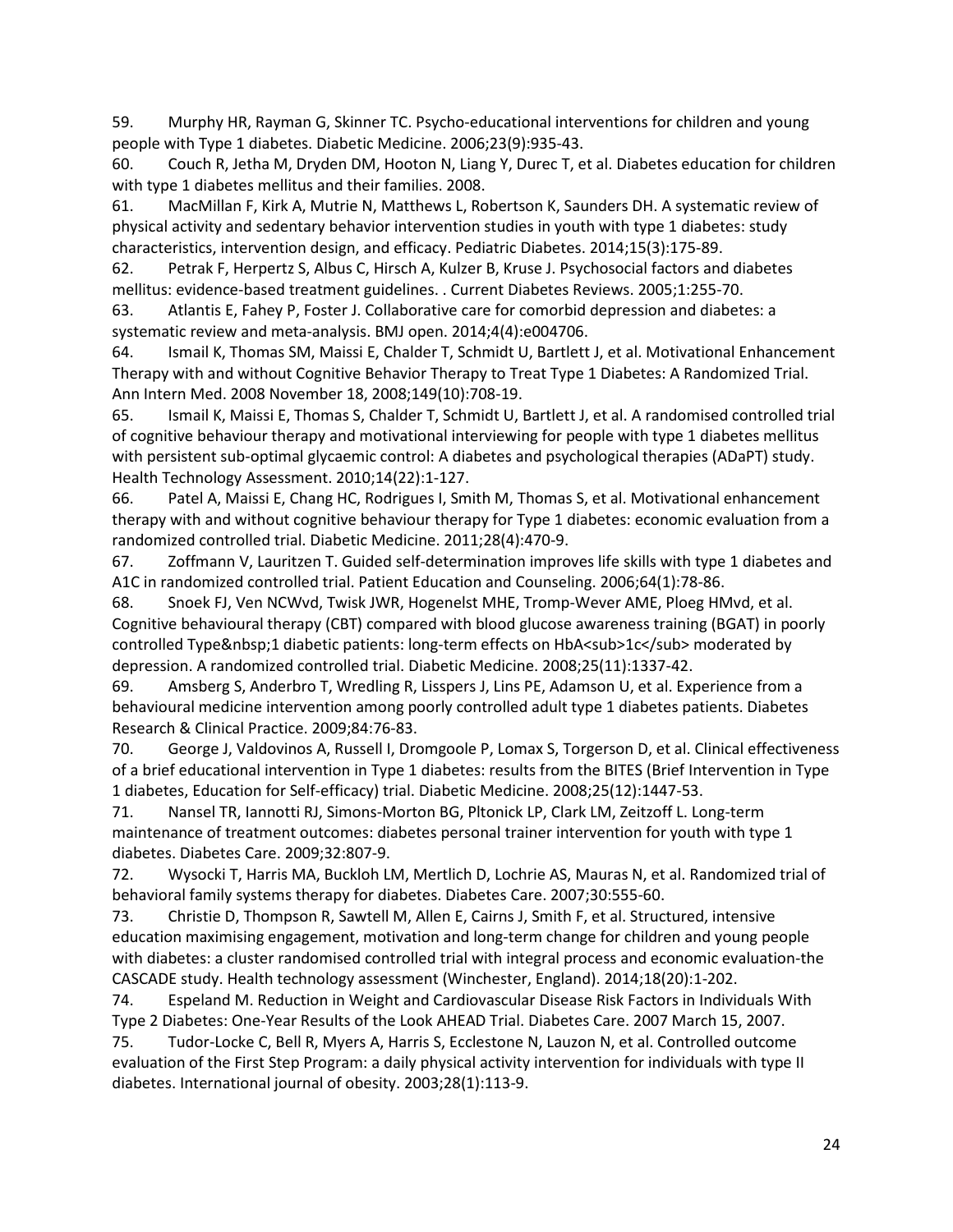<span id="page-24-0"></span>76. Smith West D, DiLillo V, Bursac Z, Gore SA, Greene PG. Motivational interviewing improves weight loss in women with type 2 diabetes. Diabetes Care. 2007;30:1081-7.

<span id="page-24-1"></span>77. Polonsky WH, Fisher L, Schikman CH, Hinnen DA, Parkin CG, Jelsovsky Z, et al. Structured Self-Monitoring of Blood Glucose Significantly Reduces A1C Levels in Poorly Controlled, Noninsulin-Treated Type 2 Diabetes: Results from the Structured Testing Program study. Diabetes Care. 2011 February 1, 2011;34(2):262-7.

<span id="page-24-2"></span>78. Wegmann N, Jelsovsky Z, Rees C, Wagner R. Use of structured SMBG facilitates earlier initiation of insulin therapy in poorly controlled T2DM patients: Results from the STeP study. Diabetes. 2011 July;60:A314. PubMed PMID: 70628908.

<span id="page-24-3"></span>79. NICE. Behaviour change: the principles for effective interventions 2007 2007 [09.01.2015]. Available from: [http://www.nice.org.uk/guidance/ph6.](http://www.nice.org.uk/guidance/ph6)

<span id="page-24-4"></span>80. Craig P, Dieppe P, Macintyre S, Michie S, Nazareth I, Petticrew M. Developing and evaluating complex interventions: the new Medical Research Council guidance. BMJ. 2008;337.

<span id="page-24-5"></span>81. Ridge K, Bartlett J, Cheah Y, Thomas S, Lawrence-Smith G, Winkley K, et al. Do the effects of psychological treatments on improving glycemic control in type 1 diabetes persist over time? A longterm follow-up of a randomized controlled trial. Psychosomatic Medicine. 2012;74(3):319-23.

<span id="page-24-6"></span>82. Moher D, Liberati A, Tetzlaff J, Altman DG. Preferred reporting items for systematic reviews and meta-analyses: the PRISMA statement. Annals of internal medicine. 2009;151(4):264-9.

<span id="page-24-7"></span>83. PROSPERO. International reister of prospective systematic reviews [11.01.2015]. Available from: [http://www.crd.york.ac.uk/PROSPERO/.](http://www.crd.york.ac.uk/PROSPERO/)

<span id="page-24-8"></span>84. SIGN. Scottish Intercollegiate Guidelines Network. Search filters for economic studies.

[12.01.2015]. Available from[: http://www.sign.ac.uk/methodology/filters.html#econ.](http://www.sign.ac.uk/methodology/filters.html%23econ)

<span id="page-24-9"></span>85. Byrt T, Bishop J, Carlin JB. Bias, prevalence and kappa. Journal of Clinical Epidemiology. 1993;46(5):423-9.

<span id="page-24-10"></span>86. Curtis L. Unit costs of health and social care 2013 [12.01.2015]. Available from: [http://www.pssru.ac.uk/project-pages/unit-costs/2013/.](http://www.pssru.ac.uk/project-pages/unit-costs/2013/)

<span id="page-24-11"></span>87. Higgins JP, Green S. Cochrane handbook for systematic reviews of interventions: Wiley Online Library; 2008.

<span id="page-24-12"></span>88. Sterne JA. Extending the Cochrane Risk of Bias tool to assess risk of bias in randomised trials with non-parallel-group designs, and non-randomised studies 2014 [11.01.2015]. Available from: [http://methods.cochrane.org/projects-developments/extending-cochrane-risk-bias-tool-assess-risk](http://methods.cochrane.org/projects-developments/extending-cochrane-risk-bias-tool-assess-risk-bias-randomised-trials-non-paral)[bias-randomised-trials-non-paral.](http://methods.cochrane.org/projects-developments/extending-cochrane-risk-bias-tool-assess-risk-bias-randomised-trials-non-paral)

<span id="page-24-13"></span>89. Wells G, Shea B, O'connell D, Peterson J, Welch V, Losos M, et al. The Newcastle-Ottawa Scale (NOS) for assessing the quality of nonrandomised studies in meta-analyses. 2000.

<span id="page-24-14"></span>90. Borenstein M, Hedges LV, Higgins JP, Rothstein HR. Introduction to meta-analysis: John Wiley & Sons; 2011.

<span id="page-24-15"></span>91. Duval S, Tweedie R. Trim and fill: a simple funnel-plot–based method of testing and adjusting for publication bias in meta-analysis. Biometrics. 2000;56(2):455-63.

<span id="page-24-16"></span>92. Sterne JA, Bradburn MJ, Egger M. Meta–Analysis in Stata™. Systematic Reviews in Health Care: Meta-Analysis in Context, Second Edition. 2008:347-69.

<span id="page-24-17"></span>93. Simmonds MC, Higginsa JP, Stewartb LA, Tierneyb JF, Clarke MJ, Thompson SG. Meta-analysis of individual patient data from randomized trials: a review of methods used in practice. Clinical Trials. 2005;2(3):209-17.

<span id="page-24-18"></span>94. Higgins J, Whitehead A, Turner RM, Omar RZ, Thompson SG. Meta-analysis of continuous outcome data from individual patients. Statistics in Medicine. 2001;20(15):2219-41.

<span id="page-24-19"></span>95. Riley RD, Lambert PC, Abo-Zaid G. Meta-analysis of individual participant data: rationale, conduct, and reporting. BMJ. 2010 2010-02-05 13:38:57;340.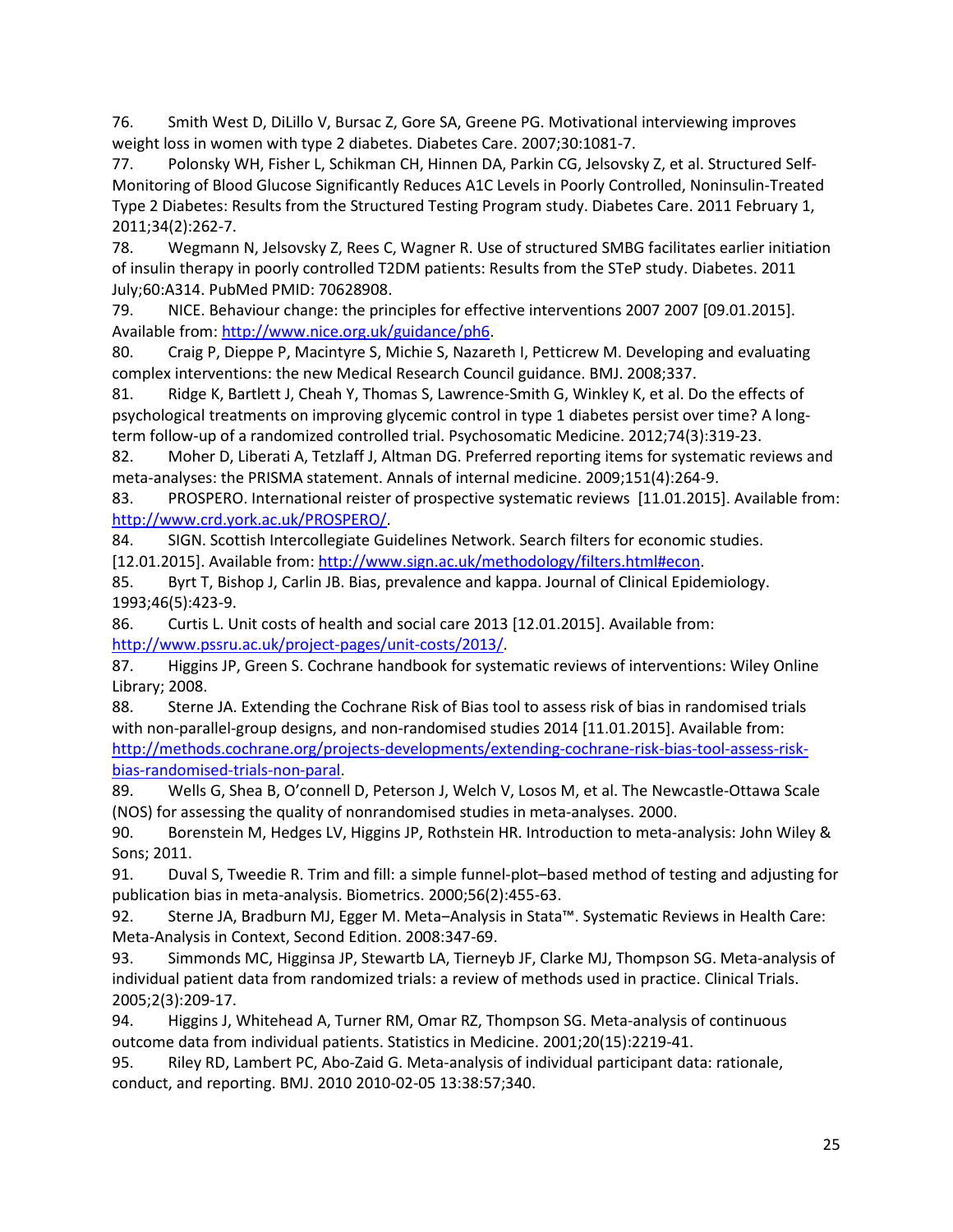<span id="page-25-0"></span>96. Sterne JA, Egger M. Funnel plots for detecting bias in meta-analysis: guidelines on choice of axis. Journal of Clinical Epidemiology. 2001;54(10):1046-55.

<span id="page-25-1"></span>97. Peters JL, Sutton AJ, Jones DR, Abrams KR, Rushton L. Performance of the trim and fill method in the presence of publication bias and between-study heterogeneity. Statistics in Medicine. 2007;26(25):4544-62.

<span id="page-25-2"></span>98. Li T, Puhan MA, Vedula SS, Singh S, Dickersin K. Network meta-analysis-highly attractive but more methodological research is needed. BMC medicine. 2011;9(1):79.

<span id="page-25-3"></span>99. White IR, Barrett JK, Jackson D, Higgins J. Consistency and inconsistency in network metaanalysis: model estimation using multivariate meta-regression. Research Synthesis Methods. 2012;3(2):111-25.

<span id="page-25-4"></span>100. Chaimani A, Higgins JP, Mavridis D, Spyridonos P, Salanti G. Graphical tools for network metaanalysis in STATA. PLoS ONE. 2013;8(10):e76654.

<span id="page-25-5"></span>101. Thokala P, Kruger J, Brennan A, Basarir H, Duenas A, Pandor A, et al. Assessing the costeffectiveness of Type 1 diabetes interventions: the Sheffield Type 1 Diabetes Policy Model. Diabetic Medicine. 2014;31(4):477-86.

<span id="page-25-6"></span>102. Kruger J, Brennan A, Thokala P, Basarir H, Jacques R, Elliott J, et al. The cost-effectiveness of the Dose Adjustment for Normal Eating (DAFNE) structured education programme: an update using the Sheffield Type 1 Diabetes Policy Model. Diabetic Medicine. 2013;30(10):1236-44.

103. Elliott J, Jacques R, Kruger J, Campbell M, Amiel S, Mansell P, et al. Substantial reductions in the number of diabetic ketoacidosis and severe hypoglycaemia episodes requiring emergency treatment lead to reduced costs after structured education in adults with Type 1 diabetes. Diabetic Medicine. 2014.

<span id="page-25-12"></span>104. Heller S, Lawton J, Amiel SA, Cooke D, Mansell P, Brennan A. Improving management of type 1 diabetes in the UK: the Dose Adjustment For Normal Eating (DAFNE) programme as a research test-bed. A mixed-method analysis of the barriers to and facilitators of successful diabetes self-management, a health economic analysis, a cluster randomised controlled trial of different models of delivery of an educational intervention and the potential of insulin pumps and additional educator input to improve outcomes. Programme Grants Appl Res 2014;2(5).

<span id="page-25-7"></span>105. Gillett M, Dallosso H, Dixon S, Brennan A, Carey M, Campbell M, et al. Delivering the diabetes education and self management for ongoing and newly diagnosed (DESMOND) programme for people with newly diagnosed type 2 diabetes: cost effectiveness analysis. BMJ. 2010;341.

<span id="page-25-8"></span>106. Gillett M, Chilcott J, Goyder E, Payne N, Thokala P, Freeman C. Prevention of type 2 diabetes: risk identification and interventions for individuals at high risk - Economic Review and Modelling. Report for National Institute of Clinical Excellence (NICE). 2012.

<span id="page-25-9"></span>107. Waugh N, Scotland G, Gillet M, Brennan A, Goyder E, Williams R, et al. Screening for type 2 diabetes: literature review and economic modelling. Health Technology Assessment. 2007.

<span id="page-25-10"></span>108. Gillett M, Royle P, Snaith A, Scotland G, Poobalan A, Imamura M, et al. Non-pharmacological interventions to reduce the risk of diabetes in people with impaired glucose regulation: a systematic review and economic evaluation. Health Technology Assessment. 2012;16(33).

<span id="page-25-11"></span>109. Kothari V, Stevens RJ, Adler AI, Stratton IM, Manley SE, Neil HA, et al. UKPDS 60 risk of stroke in type 2 diabetes estimated by the UK Prospective Diabetes Study risk engine. Stroke. 2002;33(7):1776-81. 110. Stevens RJ, Coleman RL, Adler AI, Stratton IM, Matthews DR, Holman RR. Risk factors for myocardial infarction case fatality and stroke case fatality in type 2 diabetes UKPDS 66. Diabetes Care. 2004;27(1):201-7.

111. Stevens RJ, Kothari V, Adler AI, Stratton IM, Holman RR, Group UKPDS. The UKPDS risk engine: a model for the risk of coronary heart disease in Type II diabetes (UKPDS 56). Clinical Science. 2001;101(6):671-9.